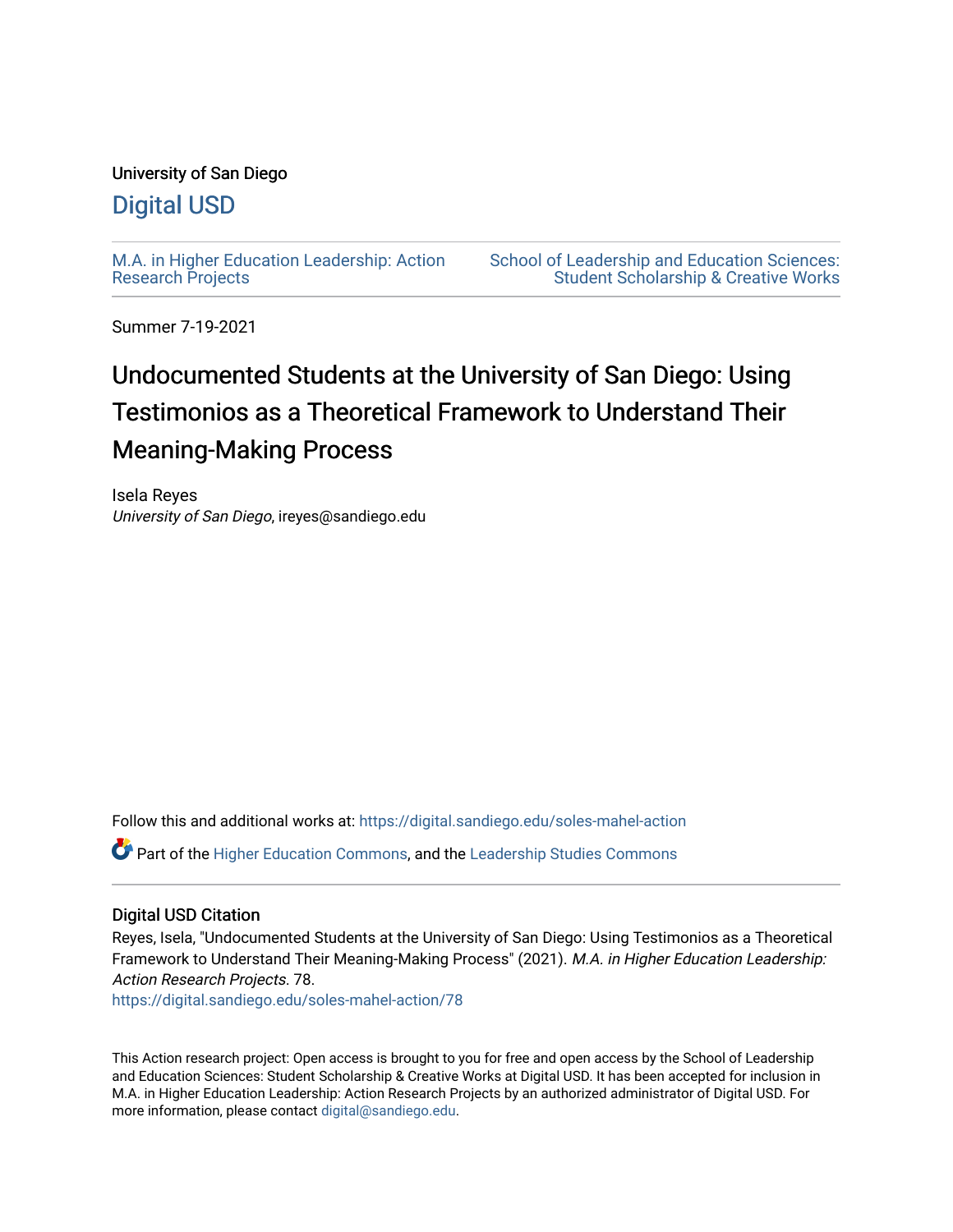# **Undocumented Students at the University of San Diego: Using Testimonios as a Theoretical Framework to Understand Their Meaning-Making Process**

Isela Reyes

MA Higher Education Leadership, University of San Diego

July 19, 2021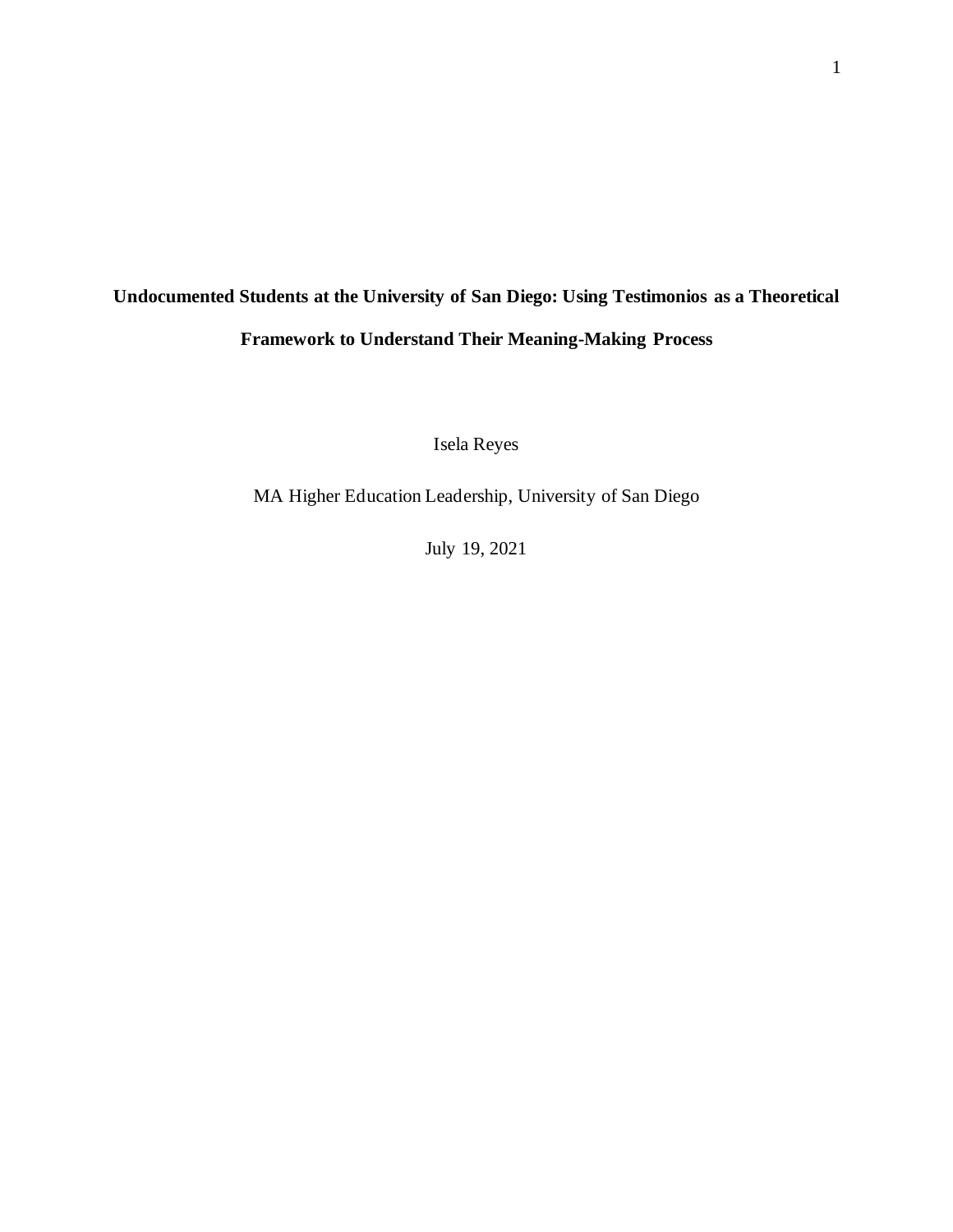## **Abstract**

The purpose of this research was to understand how undergraduate undocumented students navigate the University of San Diego. My research questions are: How can I understand the meaning making process of undocumented students as they navigate the University of San Diego (USD)? How can I cooperate with undocumented students at USD to improve the support services for them? This research uses Kolb's Learning Cycle and *Testimonios* to understand and engage with the participants as they navigate a predominantly white institution. The cycles include individual testimonios, and multi-testimonios to honor their immigration and undocumented identity. Students created an *Ofrenda* and a poem together to represent their journey in the United States. All students identified as DACAmented and as first-generation students.

*Keywords*: undocumented, DACAmented, testimonios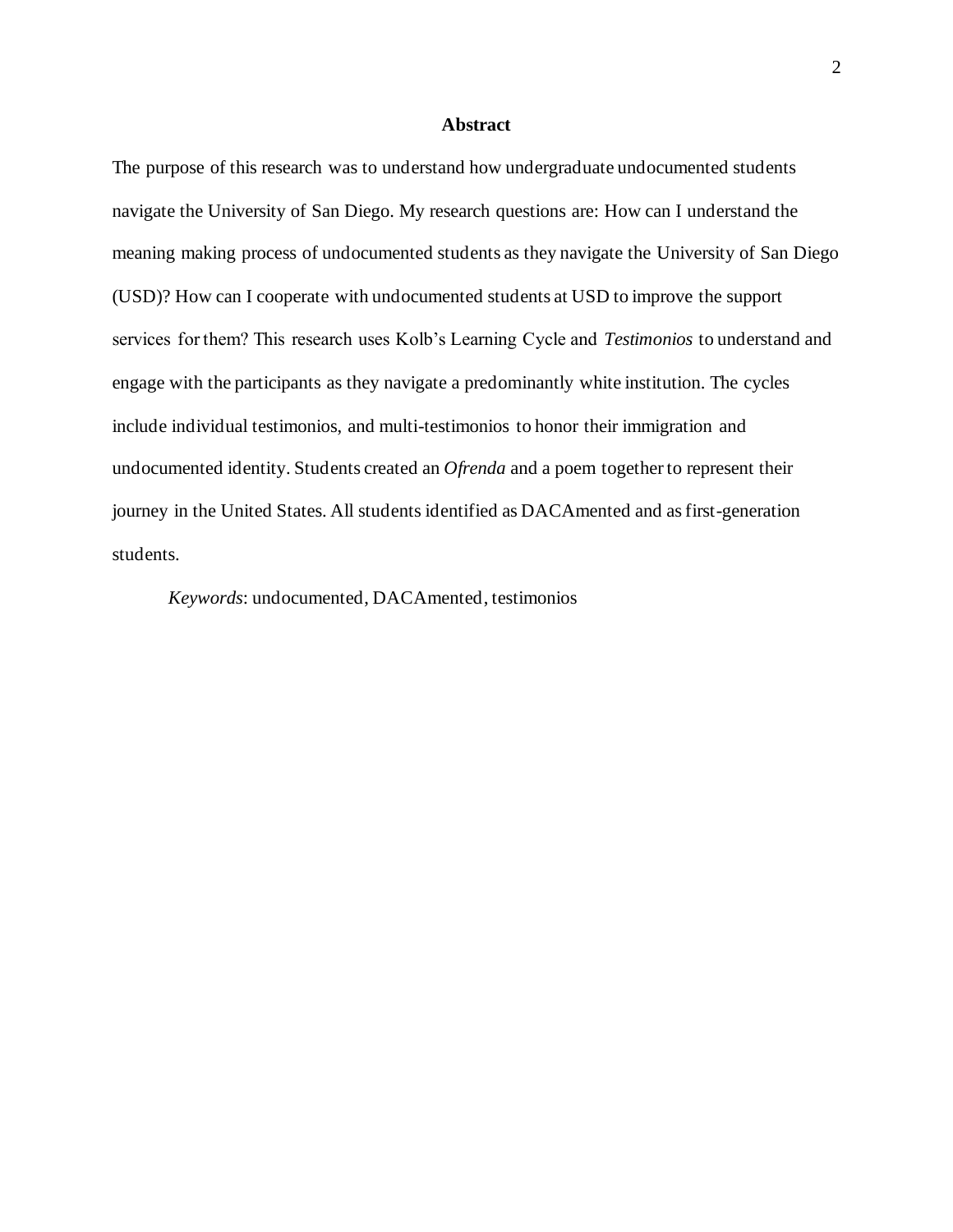# **Undocumented Students at the University of San Diego: Using Testimonios as a Theoretical Framework to Understand Their Meaning Making Process**

Based on my personal values, I decided my action research must be rooted in them. For me humbleness (*humildad*) is a core value I have been reminded of constantly throughout my life. As I conducted my research with undocumented students, it was important for me to remember the students I am working with are the experts of their experience and I need to approach them with curiosity and respect. Another value important to me is the importance of equity and inclusion; at the University of San Diego (USD), our undocumented students represent a small percentage of our population, but I personally believe this does not mean they should have fewer resources than others. As I implement these values, I feel I will be able to include my passion and portray authentically why I decided to work with our undocumented students.

As a higher education professional, I try to bring these values in my daily work and personal life. As a *Mexicana* who migrated to the U.S. at the age of ten and the first to graduate from college in my family, I had to navigate various systems by myself. It was not until I met others who had similar backgrounds like me and shared their stories that I understood the importance of storytelling. At and after my time at Mills College I started to become proud of my heritage and my journey, and I began to comprehend the importance of community building and support.

The undocumented community at USD and in the U.S. is constantly living in the shadows, and it could be because of the lack of documentation. In fall 2020, USD had a total of 26 self-disclosed undocumented students (23 undergraduates and 3 graduates). Through my research, I highlight to the students the importance of sharing their stories for others to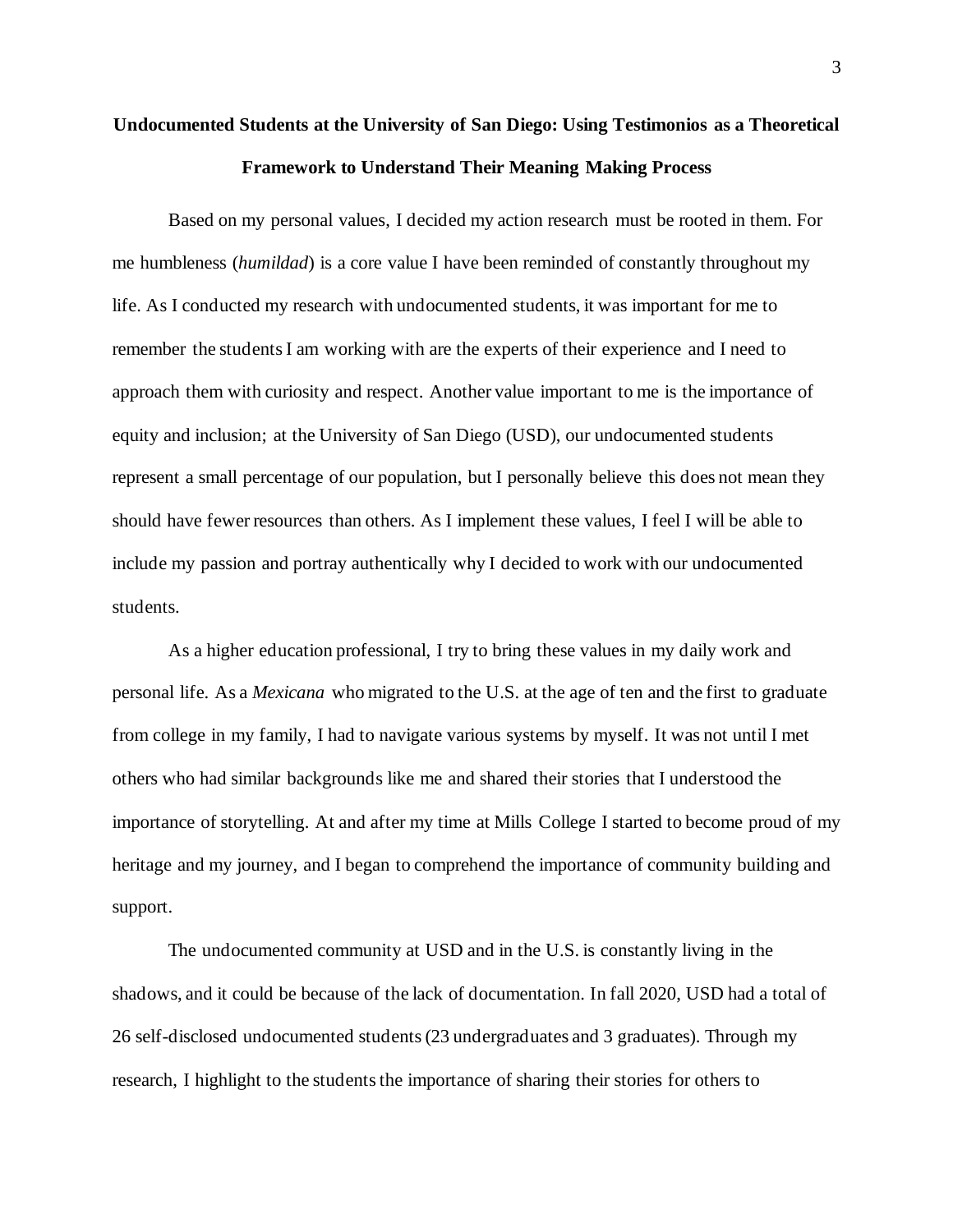understand their experience. My hope is through their *testimonios*, our undocumented students feel empowered and motivated as they reflect on all they have accomplished without documentation. I do not want this research to only become a learning experience for those who might read about these students, but also for the participants to empower each other. There was a total of four participants, and all of them are Deferred Action for Childhood Arrival (DACA) recipients, which means they obtain work authorization and "lawful status" in the U.S. The research questions I utilized for this research are:

1. How can I understand the meaning making process of undocumented students as they navigate the University of San Diego?

2. How can I cooperate with undocumented students at the University of San Diego to improve the support services for them?

## **Background**

I am currently working with the Career Readiness Program at the USD. The Career Readiness Program is a current graduation requirement and was designed to promote exploration of career development for traditional students. Our non-traditional students, like undocumented students might encounter barriers to some of our resources, especially if, for example, they require a social security number to obtain an internship. Generally, undocumented students must first disclose their undocumented status to USD staff or administration professionals to assist them properly. Raza et al. (2019) share how undocumented students navigate their disclosure process; this could be helpful for career development professionals to become more aware on how to approach all conversations with students. Students need to feel secure while disclosing their undocumented status, which takes time, and that is why it is important for the career development professional to avoid making assumptions (Raza et al., 2019, p. 4).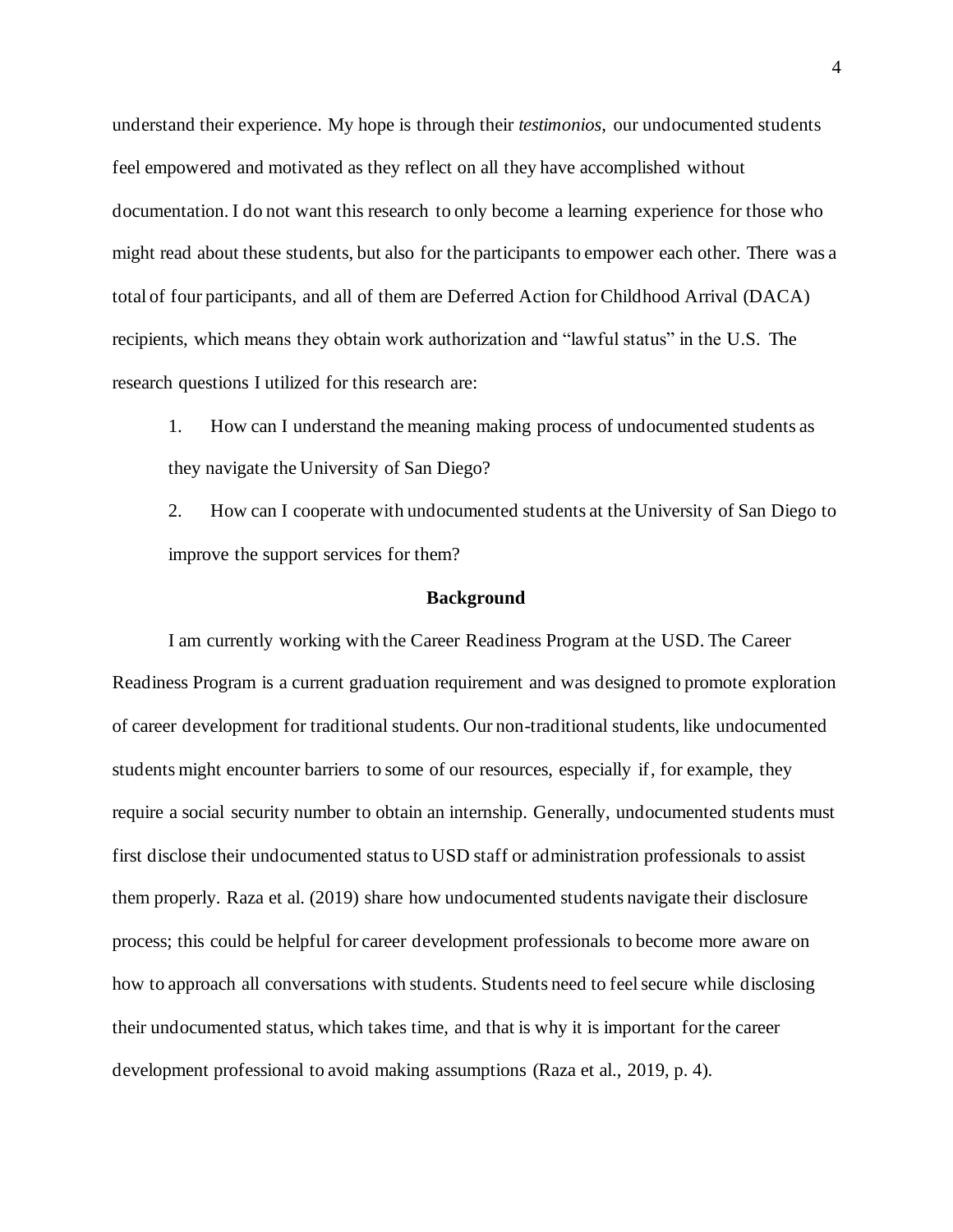While understanding the experience of undocumented students is important, it is also important how laws and policies affect these students. Rincón (2008) highlights how politics can negatively or positively affect undocumented students. These laws and policies are constantly changing, and while it is difficult to stay up to date, it is important to serve these students in the best possible way. Redden (2020) discusses how there has been an increase in undocumented immigrants enrolled in higher education, with more the 450,000 undocumented students currently enrolled. This represents about 2% of the student population in the U.S., which is about 4.3 % of the 10.5 million undocumented immigrants in the United States. As shown in Figure 1, California is the state with the most undocumented immigrants in higher education (McCarthy, 2020). It is important to note an increase of undocumented students in higher education institutions also means a need to increase resources and support for them to succeed.

## **Figure 1**





The Campaign for College Opportunity (2018) includes data that shows how the lack of financial aid can prevent undocumented students from attending a higher education institution. In 2017-2018, more than 10,000 students applied for California Dream Act Application to receive federal aid, but none of them received it because it was only awarded to Cal Grant applicants.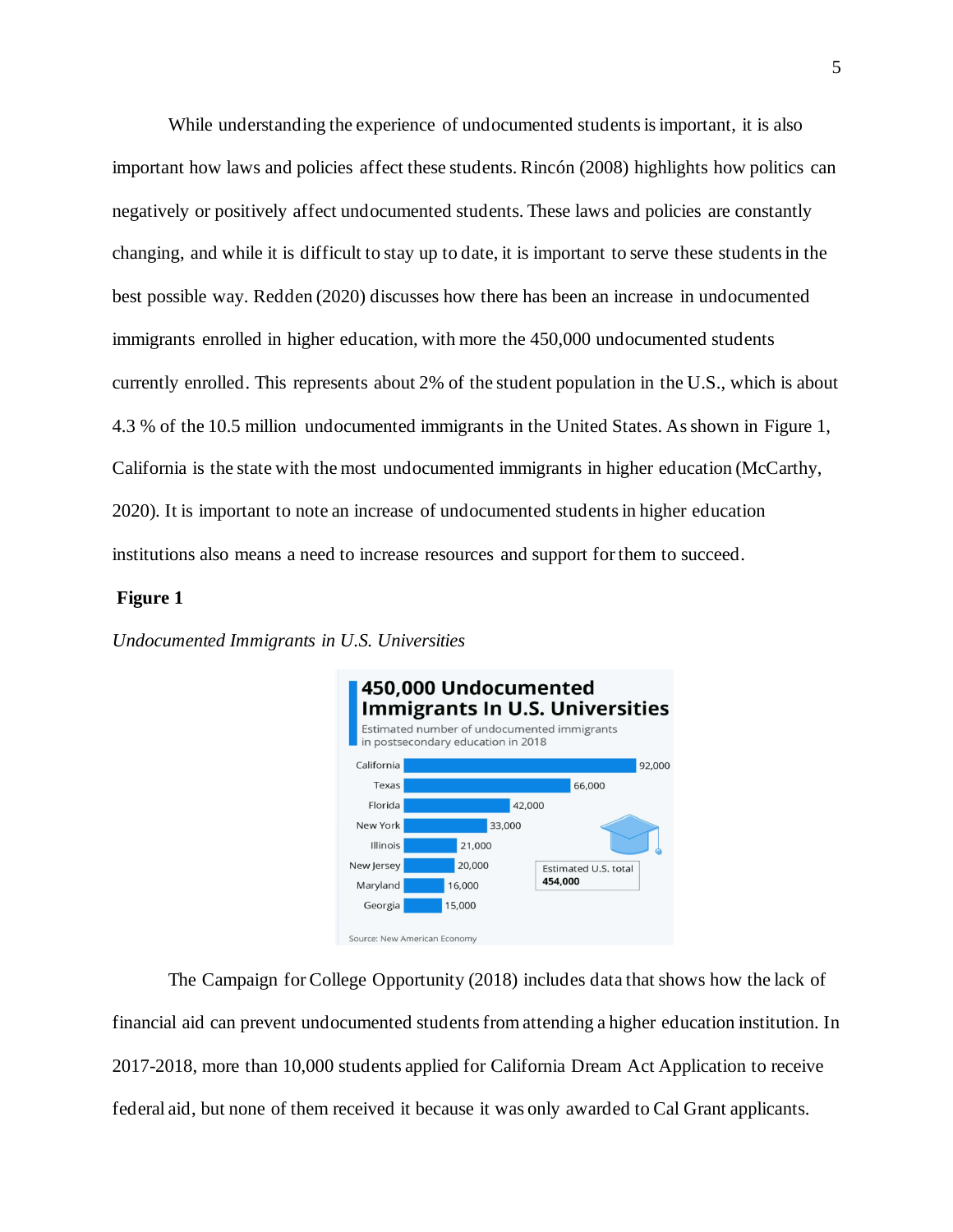Puntí and Wright (2019) describe that DACA provided some people with an opportunity to have a work permit and removed a barrier to access higher education. However, DACA also exposed those who qualified and their families to share their information with the government. In 2018, only 52% of those who qualified applied, and that could be because of fear of being exposed. Unfortunately, not all undocumented students qualify for DACA. Andorra (2019) explains how only those who had continuous residence in the United States since 2007 before they were 16 years old can apply for DACA. This means those that were older or did not meet the entrance to the United States date, or left the country and then came back, did not qualify. In addition, DACA is not a path towards permanent citizenship in the US, and it can be removed at any time. Some families had some children who qualified and others who did not, which created more mixed status families. Perez (2009) explains how undocumented students who were in the top 5% in their class had fewer opportunities to attend college, even though some students were accepted to higher education institutions. This was in part because "typically families make lower income, as they are often undocumented" (Perez, 2009, p. 12) and have lower paying jobs.

Crawford et al. (2019) introduce the "triple- minority status," which describes how these students are typically low income, part of a marginalized racial/ethnic background, and undocumented. This came up in their article in a border school district in Texas; the students at USD might have a similar experience since San Diego is also next to the border. It is important to understand how undocumented students navigate their triple minority status in a higher education institution to advocate for this population. Capturing this information from students can increase awareness and understanding of that undocumented students need to succeed. Garcia (2013) notes sometimes undocumented students do not find out they are undocumented until they see other people around them applying for their driver's license or applying to college.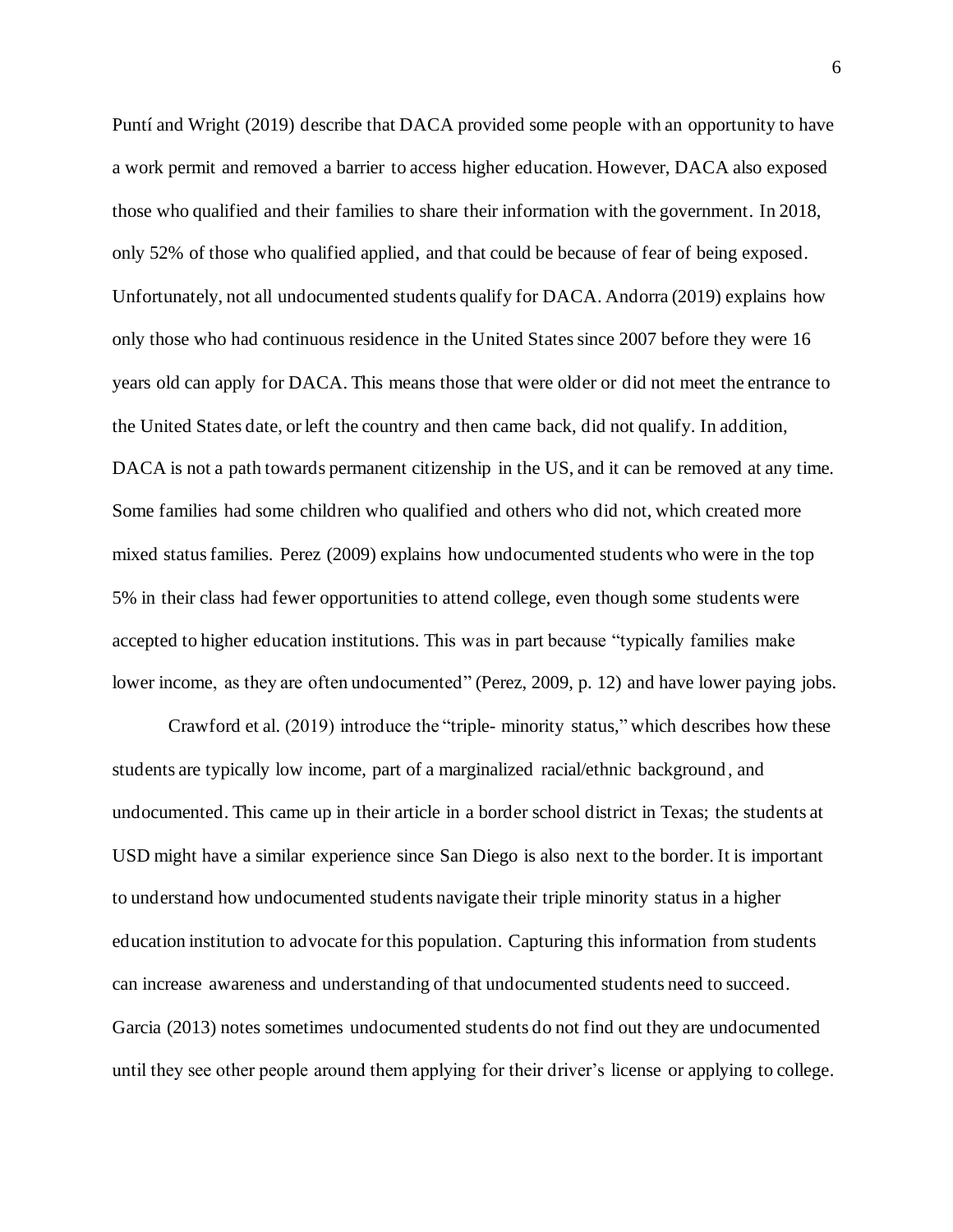This is when the "triple minority status" stands out, and students might get discouraged from attending college. Punti and Wright (2019) suggest how a sanctuary campus could alleviate some of the stress undocumented students encounter at higher education institutions. This is useful because my understanding is USD is not a sanctuary campus. While sanctuary campuses cannot prevent Immigration and Customs Enforcement (ICE) to enter a property with a warrant, undocumented students might feel a greater sense of belonging if the university took a strong stance (Immigrants Rising, 2020). This research might assist the USD community to understand how actions like ICE attending a career fair can create fear. In addition, when the university promotes other "signature" events or requirements, such as study abroad, voting, or even just speaking about traveling around the country as an institution we are not taking into consideration the undocumented community.

## **Context**

The organizational setting for my action research was conducted at the University of San Diego (USD). It is a private, four-year Roman Catholic university located in San Diego, with a total enrollment of about 9,000 students (University of San Diego, 2019b). In addition to my role as the Career Readiness Program Assistant, I am also the liaison between my department and our undocumented students at USD. During my first month in my role, ICE requested to attend our Fall Career Fair. From my perspective, my department has little knowledge on how to manage this request, which led to miscommunications, specifically to our undocumented population at USD. This marked my personal commitment to become a resource for those students within my department and a sense of responsibility for the future. This action research project is a tool for me to understand my responsibility to support undocumented students at USD.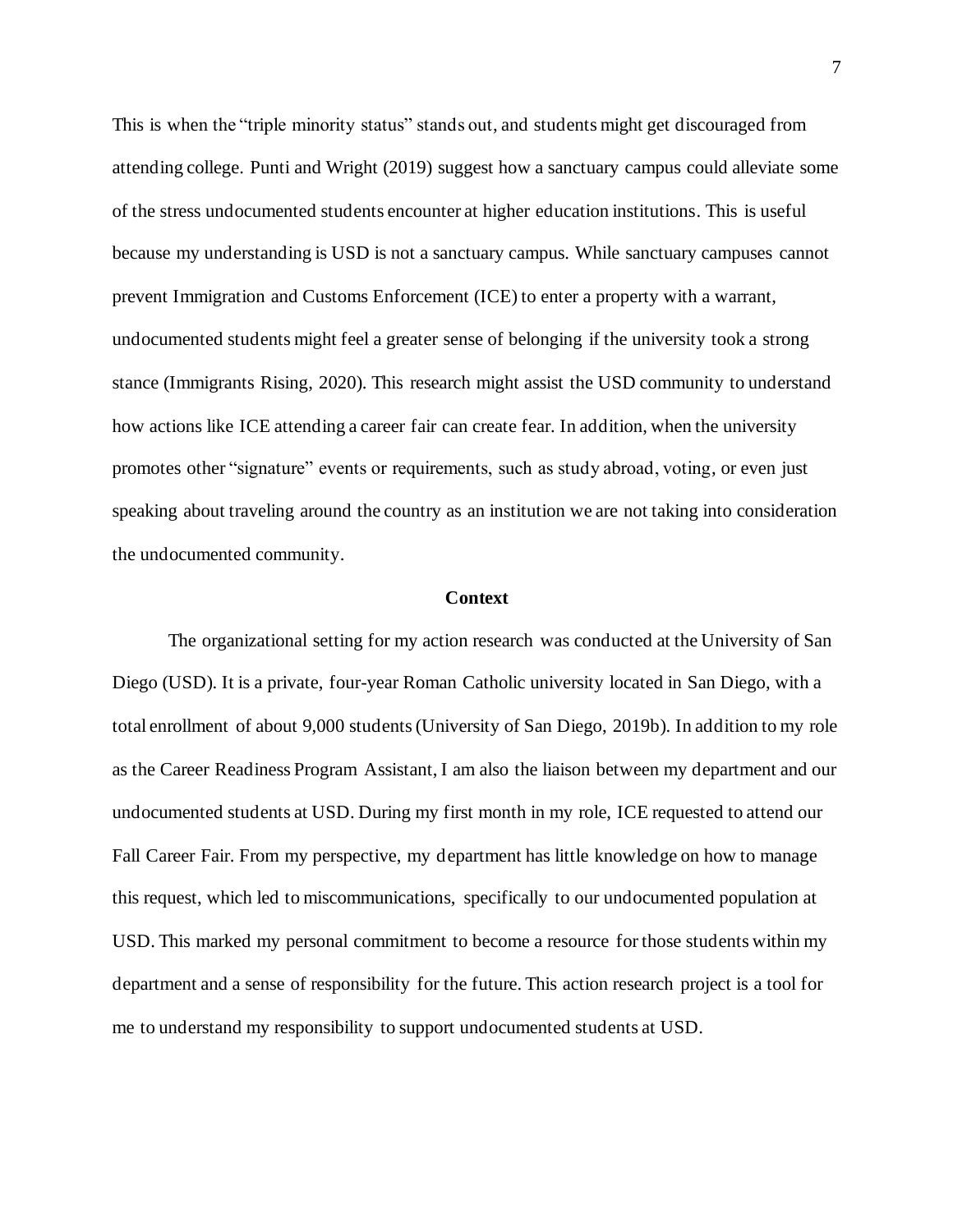During this research project, the United States had a presidential election year in 2020, and the United States Citizenship and Immigration Service reported a decline in DACA applications in 2019. One of the reasons could have been the fear of DACA ending or fear of deportation if the government had the information of those who applied for DACA. This decline might also relate to Trump's negative comments about DACA recipients in 2019, stating some DACA recipients are not "angels," which could have decreased a sense of belonging and safety for DACA recipients (Rupar, 2019). Figure 2 provides an overview of the DACA renewal requests and how many were accepted from 2014- 2019. It shows how from 2017- 2019, there was a decrease in applications, keeping in mind DACA gets renewed every two years (Petts, 2020). All this political and social context is important to understand because it impacts the participant's environment and safety at the University of San Diego.

## **Figure 2**

## *Figure Title*

|                                                     | 2014    | 2015    | 2016    | 2017    | 2018    | 2019    |
|-----------------------------------------------------|---------|---------|---------|---------|---------|---------|
| Number of DACA Renewal<br><b>Requests Submitted</b> | 122.249 | 391,878 | 198,520 | 470.668 | 287,709 | 406,586 |
| Number of DACA Renewal<br>Requests Accepted         | 116.424 | 363.544 | 187.354 | 427.257 | 258,060 | 384,586 |

Source: USCIS Form I-821D Datasets. Immigration data is reported per fiscal year, not per calendar year. The USCIS fiscal year runs from October 1 to September 30. Official data is limited to what USCIS provides. Since DACA is not a visa, the Office of Immigration Statistics does not report on DACA in its Yearbook of Immigration Statistics the way it does for other forms of legal immigration like refugee resettlement and immigrant population segments like new arrivals, asylees/asylum seekers, and international students.

# **Methods I/Action Research Model**

# **Needs Assessment**

At the University of San Diego, there is still a very low percentage of undocumented

students. While some are outspoken about their status, others still live in the shadows of the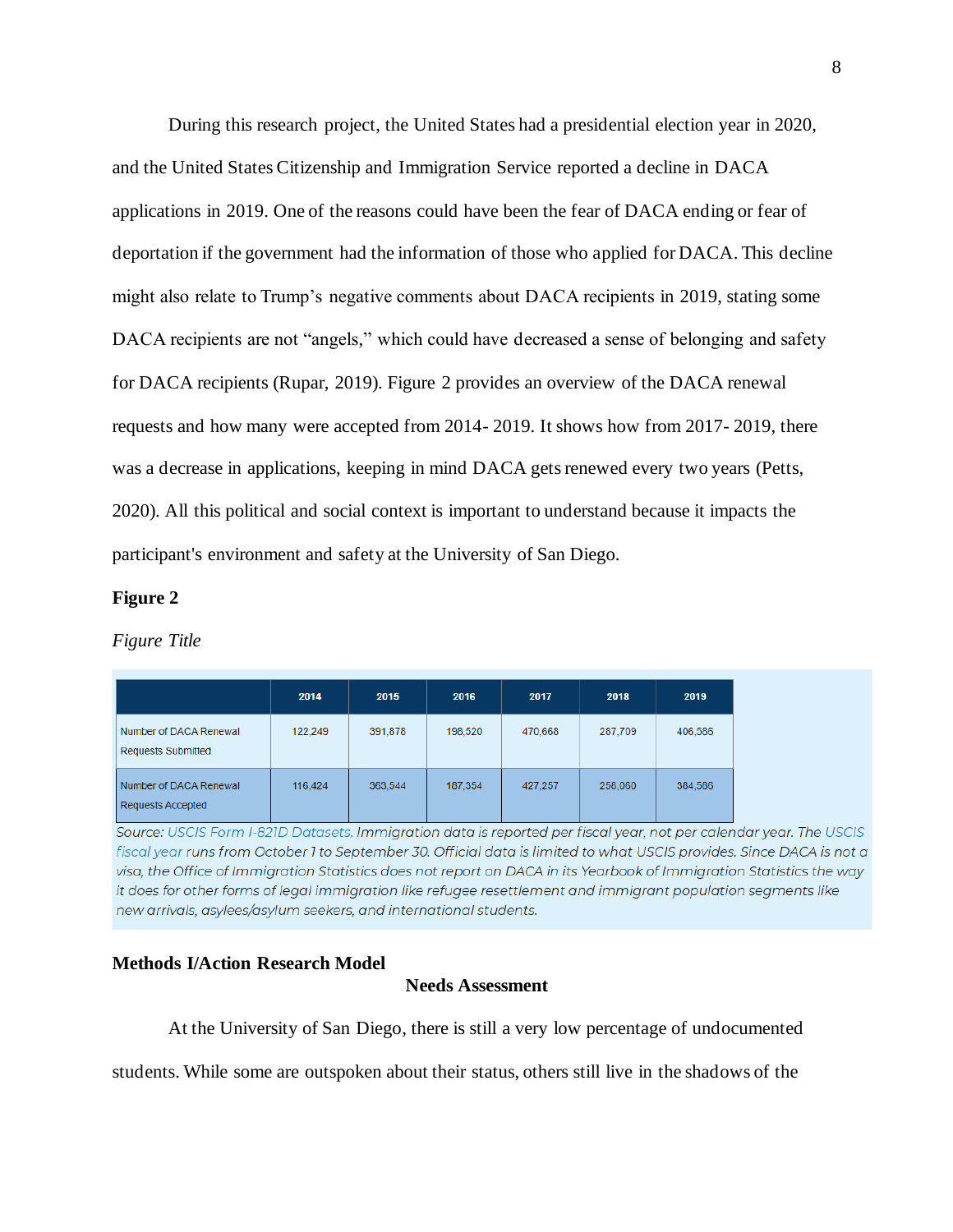University. In fall 2018, ICE wanted to attend a career fair hosted by the Career Development Center (Cdev). There was no communication to the students about this, and their safety was in jeopardy. I reached out to the Director of Neighborhood & Community Engaged Partnerships who works closely with the undocumented population at USD. She spoke to me about how the students navigated this experience. One of the main themes was a loss of trust towards the Career Development Center and worry about their safety at USD. Many CDev staff and students also learned USD is not a sanctuary campus. For me, knowing USD is not a sanctuary campus made me critically think about my presence and privilege as a documented person, and is the reason why I reached out to those students. I reached out to the student organization on campus to introduce myself and asked them what they would like to know about Career Development After this initial meeting, I meet at least twice a semester with students to check-in with them and to offer my personal support in their career development. While this is something, I am committed to doing, there are still undocumented students I have not reached. I may not have reached them because I might have not gained their trust yet, or they do not want to be open about their status. As a career development center staffer, I noticed how my department navigated the request from ICE, and even after that, there was no follow-up or active intervention to support our undocumented population with their career development. My perspective is this follow up did not happen because we do not care, but because we do not know how to support them effectively.

When I started my master's program at USD, I wanted to explore more how undocumented students make meaning of their experience at USD. I let the director of neighborhood & community engaged partnerships know and three student leaders who identify as undocumented about my plan to collaborate with them in this action research project. While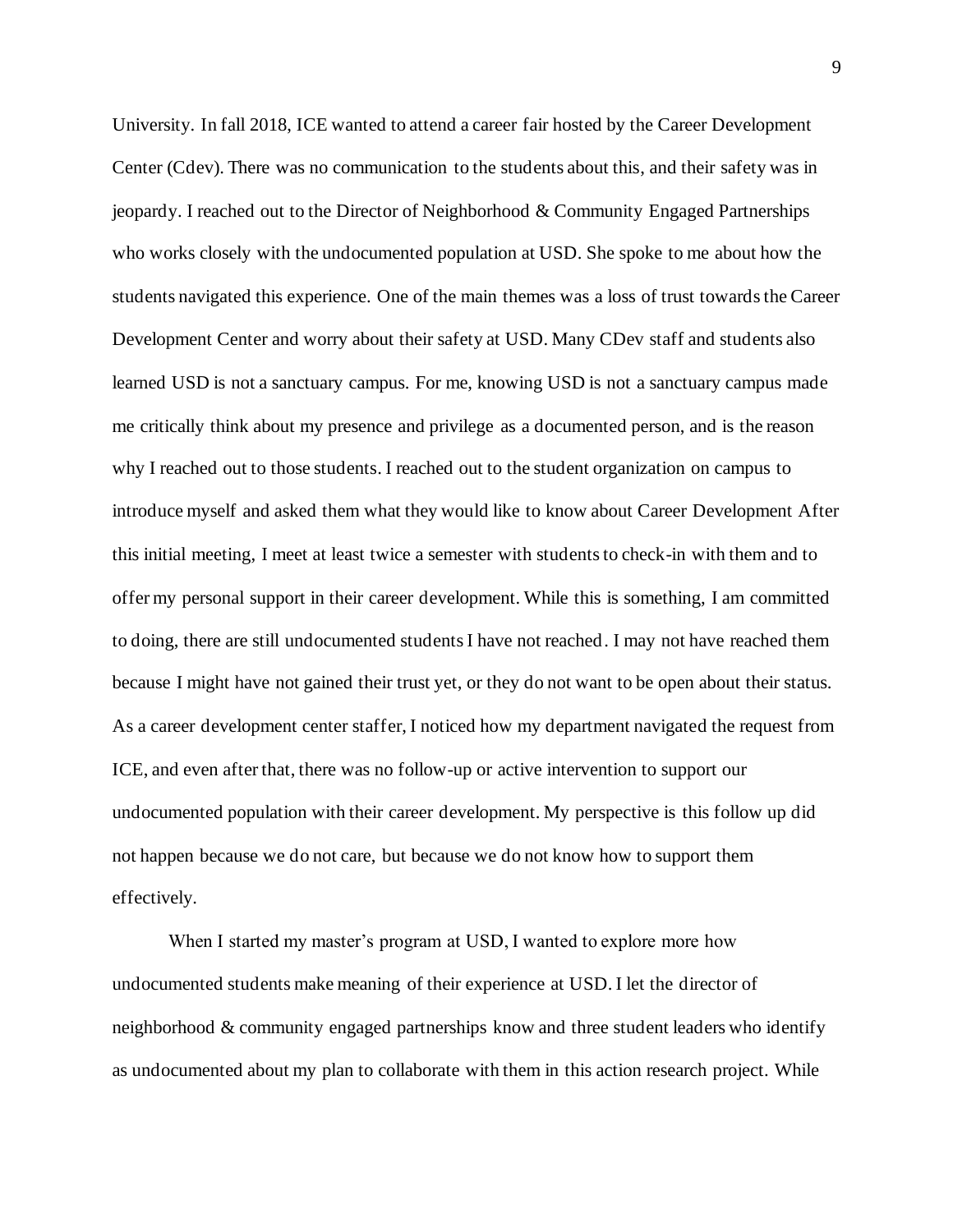my intention is to understand how undocumented students make meaning of their experience at USD, I also wanted the students to celebrate and acknowledge their journey and community.

The National Association of Colleges and Employers (2018) highlights the political barriers that can negatively influence how career centers support undocumented students. While acknowledging the limitations undocumented students might encounter when looking for jobs is important, it is critical for career counselors to stay up to date with political changes to support undocumented students effectively. This article also emphasizes building trust with the student from the beginning allows the student to disclose their undocumented status. The article notes how it is very common for undocumented students to be confused with international students when they attend a career counseling session because the conversations might introduce the topic of lack of citizenship. Based on USD's website for undocumented students, the Career Development Tab does not cite any specific resources they offer to these students; it only shows links to mainly outside resources (University of San Diego, 2020a). The only specific resource included is an assigned staff member to support undocumented students.

During this project, it was important to understand how politics and education have negatively or positively affected undocumented students. While conducting this research, I tried to stay up to date with politics. In the summer of 2020, the Supreme Court will decide if DACA will still be a resource for some undocumented people in the United States The participants for this research are undocumented students at USD. I have been building relationships with some undocumented students on campus for the past two years, which became helpful when we had to transition to remote operations in Spring 2021. During my initial research and conversations with people at USD, I noticed there was not much around how these students stay motivated to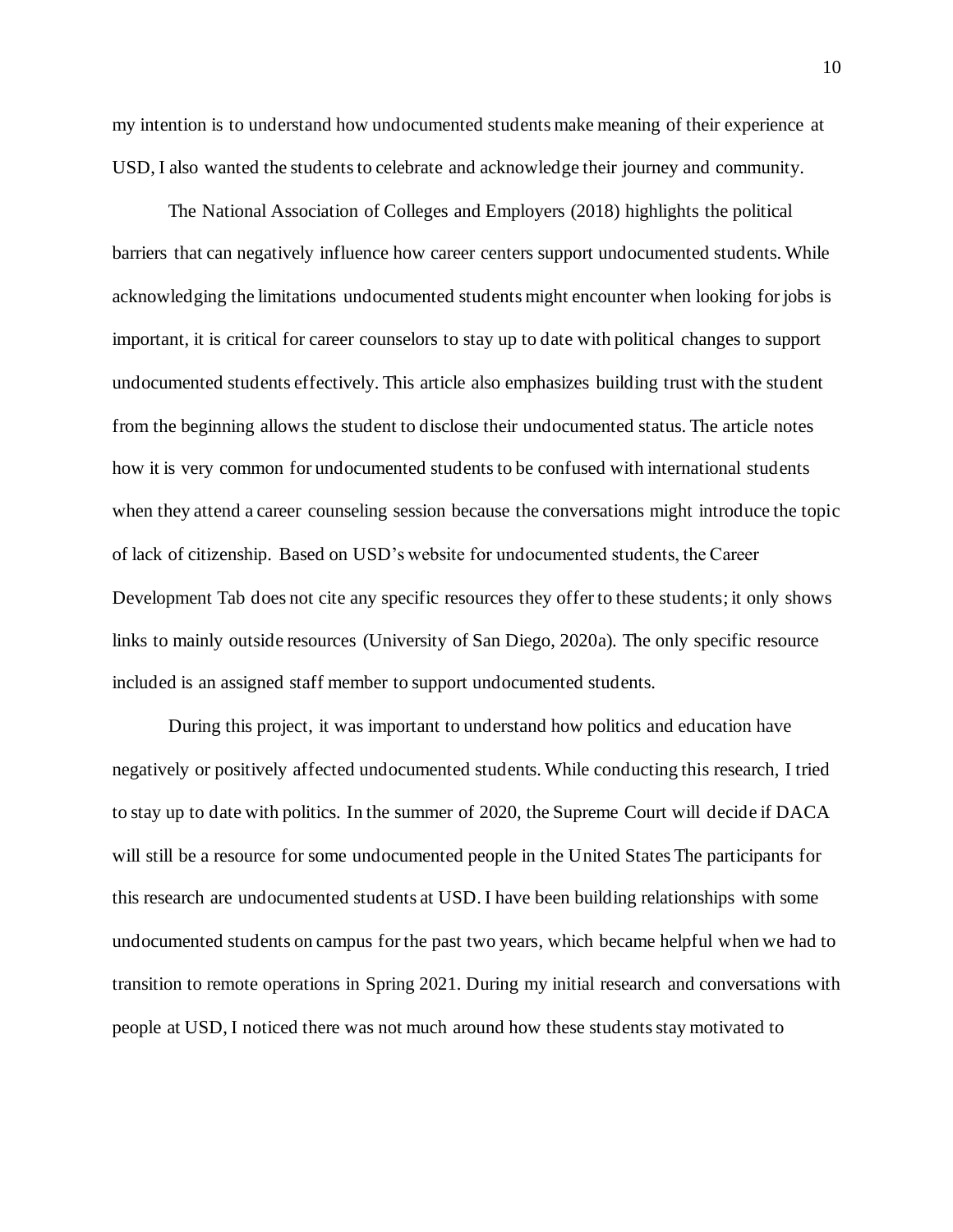continue at USD. That is why my research focuses on understanding their meaning making process, and I tried to create a space for them to share their needs to succeed at the USD.

## **Methodology**

The inspiration for my research came from interactions with the undocumented and DACAmented community, both in my personal and professional experiences. All the participants for this research identified as first-generation females and the oldest child in their family. To capture their experience, I used Kolb's (2015) learning cycle and incorporated a *testimonios* lens throughout the cycles. *Testimonios* served as the method to acquire information and understand how undocumented students make meaning of their experience at USD. Perez (2009) describes *testimonios* as a method that produces academic data, disrupting the traditional Eurocentric process. The use of *testimonios* provided me with the framework to value the power of the story telling and to create a space in which the participants feel empowered and valued .

Kolb's (2015) experiential learning cycle guided me through my action research project. The model includes: 1) having a concrete experience, 2) making observations and reflections, 3) formulating abstract concepts/generalizations, and 4) testing implications of concepts in new situations. This method aligns with the use of *testimonios* because the whole process allowed me to go deeper into the data and emphasize the reflection stage. The second and third cycles of Kolb's (2015) model function as a second reflection process, which became useful to reflect and implement new facilitation strategies with the students during the next cycles. I wanted to implement *testimonio*s and Kolb's (2015) experiential learning cycles to remove the deficit thinking people typically have about undocumented students. Throughout the cycles, I wanted to understand and highlight the strengths and the value the participants bring to USD. All this research was conducted virtually through zoom meetings.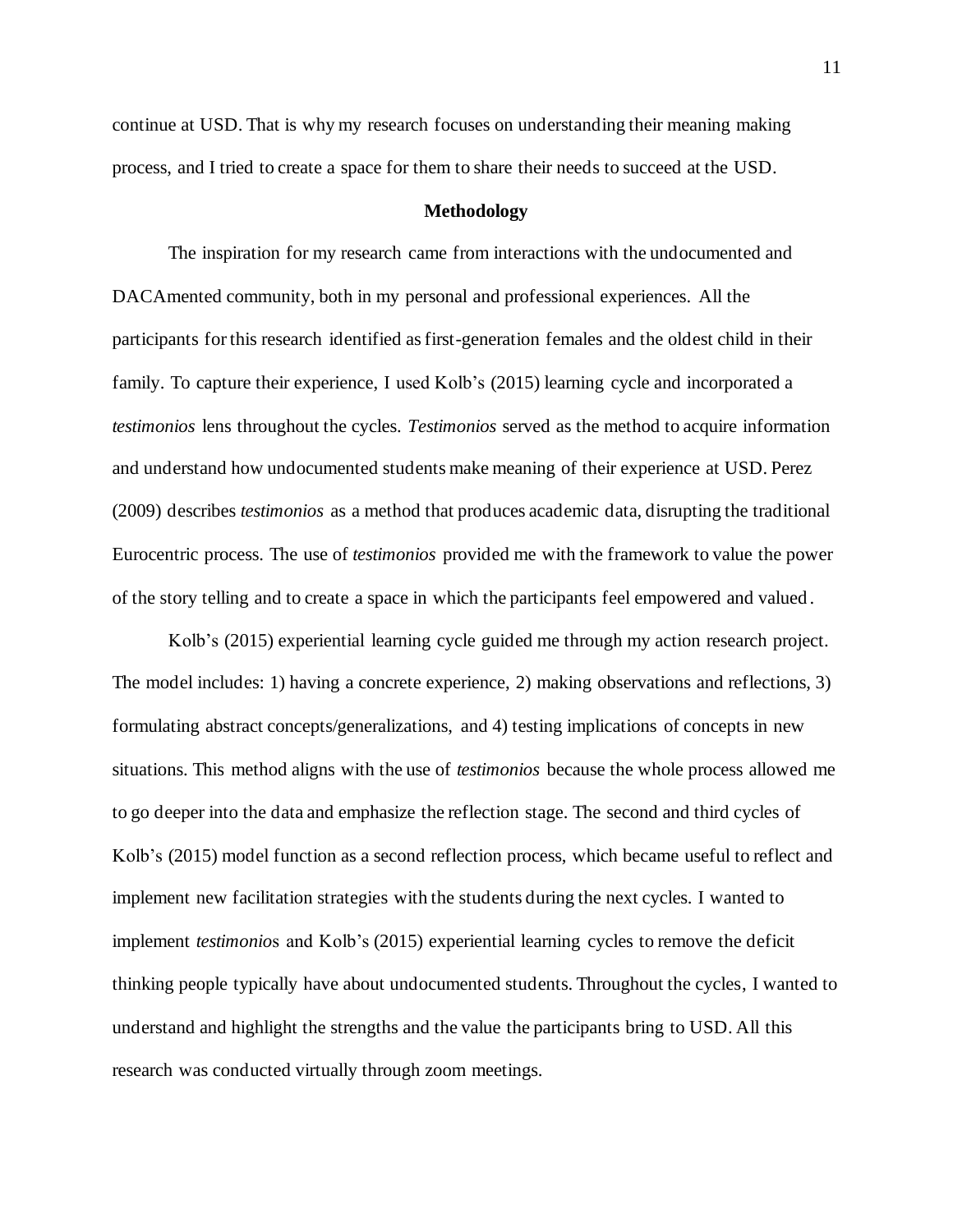## **Figure 3**

*Kolb's (2015) Experiential Learning Cycle* 



**Cycles and Results**

# **Cycle I: Testimonios**

# *Concrete Experience*

During cycle one, I conducted four individual *testimonios* with the participants through Zoom. I recruited participants from the Torero's Dream organization on campus. I decided to reach out to them because these are students who are already comfortable talking about their experience to their peers. The advisor of the student organization shared my recruitment email to the students, and the students contacted me directly. Through this process, I was able to build rapport with the participants, as I had only met one of the participants before starting this research. I asked the students to review the Research Participant Consent Form (Appendix C) and to reach out to me if they had any questions about the research.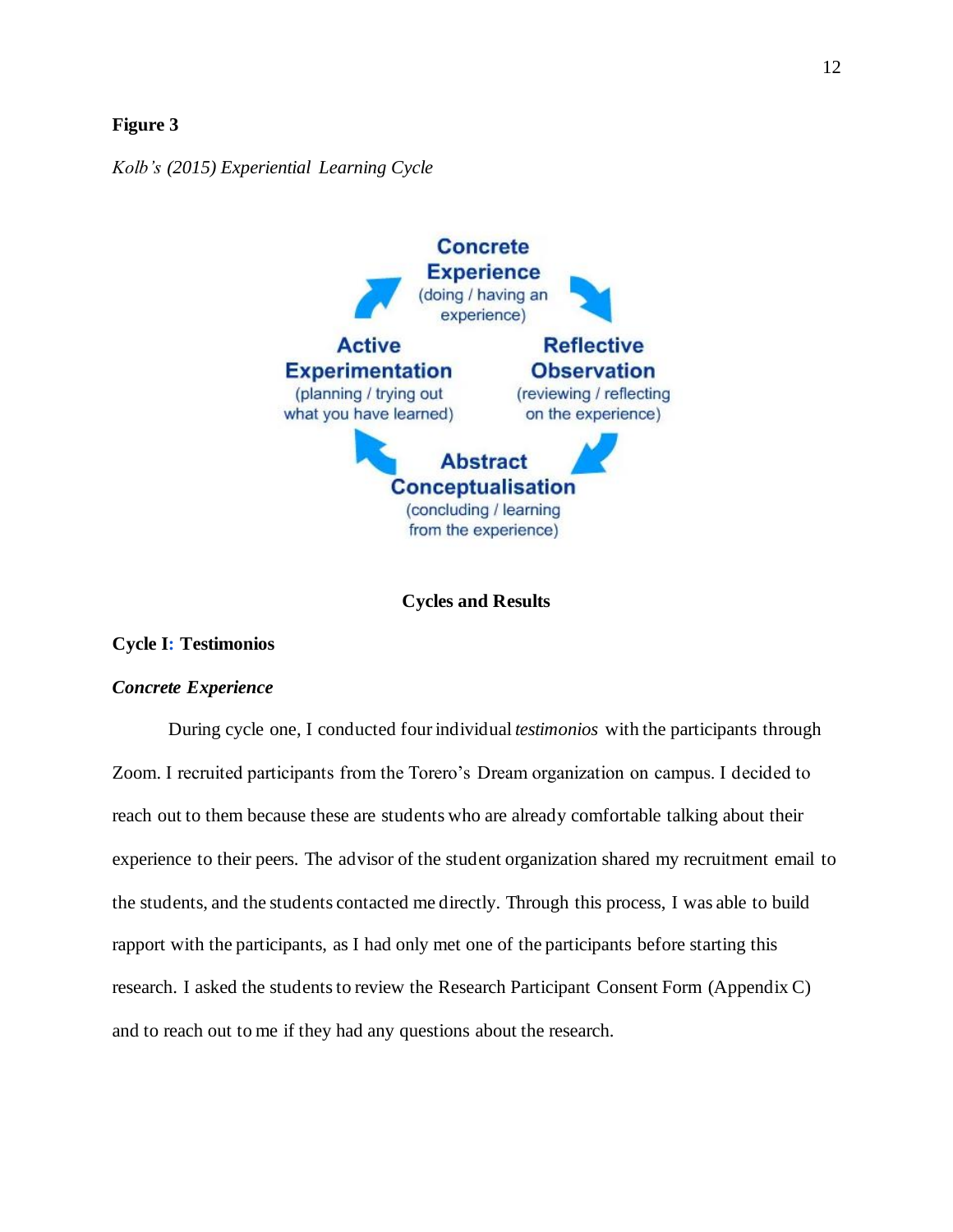Each participant had the opportunity to view the questions that were going to be asked, and they also had the opportunity to skip a question they did not feel comfortable answering; none of the participants opted to skip a question. I allowed the participants to review the questions because I understood that sharing information about themselves, their family, and their community is personal information. To me, their safety and wellbeing was my main concern, and I did not want them to answer any questions that would create anxiety or fear.

This cycle consisted of 18 questions to guide the conversations with the participants (see Appendix A). All the questions were open ended, which allowed participants to expand and explore other ideas they thought were important and relevant for them to share. The first set of questions focused on the student's background and environment, and the second set of questions asked about their experiences within higher education, focusing on USD. I recorded the testimonios in Zoom and used Descript to transcribe the conversations with the students. I found themes based on the number of times students shared specific experiences around their undocumented or DACAmented identity.

# *Reflective Observation*

The four participants in my research identified as females, three out of four are DACA recipients, they are all the oldest in their family, and migrated to the United States before they were five years old or younger. Figure 4 shares the participants' demographic information.

### **Figure 4**

*Demographics of Participants*

| Pseudonyms | <b>Sex</b> |         | Race/Ethnicity   Standing at USD | Arrived to the US |
|------------|------------|---------|----------------------------------|-------------------|
| Nabil      | Female     | Mexican | First Year                       | 4 years old       |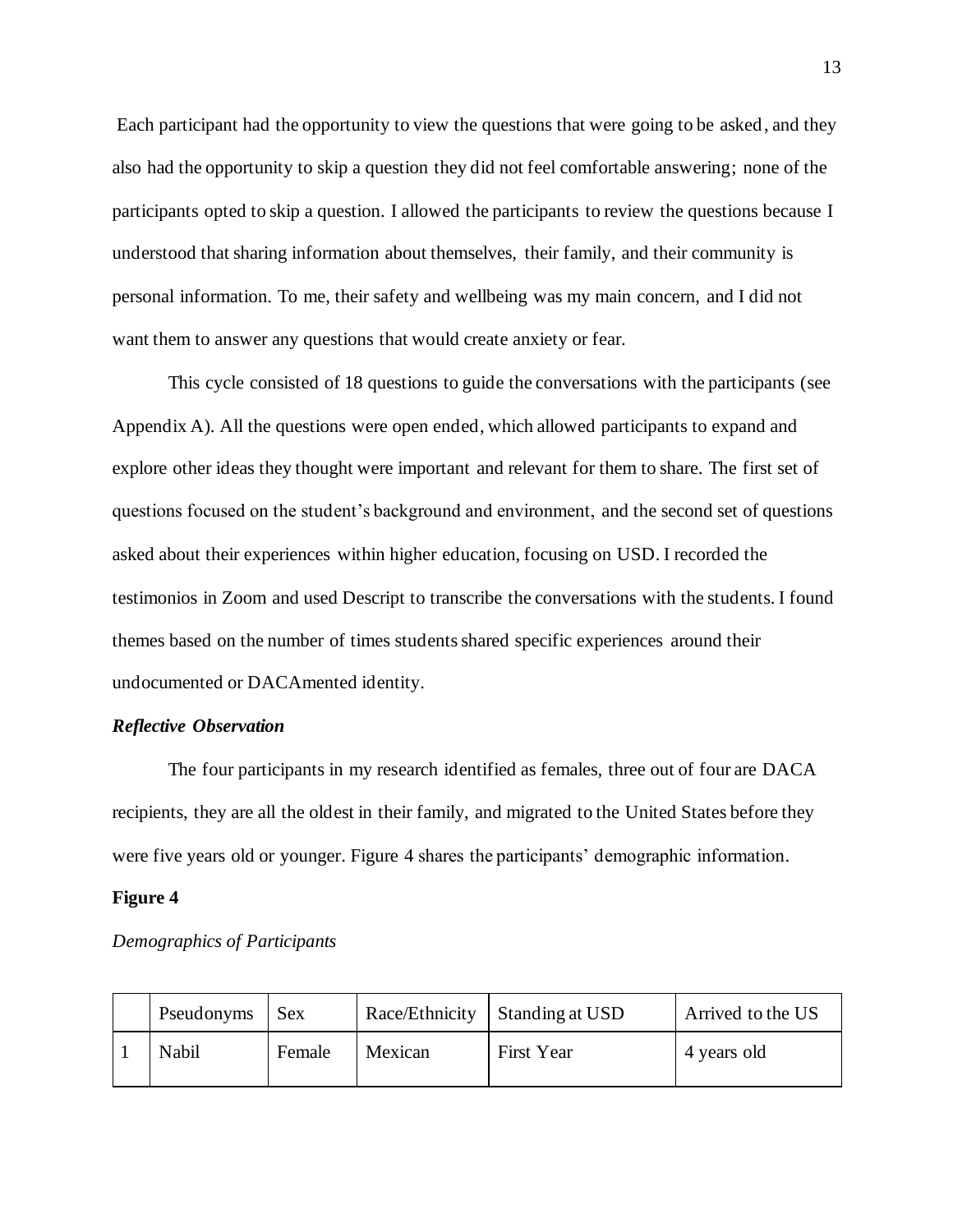|                | Debra | Female | Mexican<br>Indigenous | Third Year                  | 5 years old |
|----------------|-------|--------|-----------------------|-----------------------------|-------------|
|                | Mia   | Female | Hispanic<br>American  | <b>Second Year Transfer</b> | 4 years old |
| $\overline{4}$ | Fiona | Female | Mexican               | Third Year                  | 3 years old |

During the *testimonios*, there were four major themes that emerged: a sense of responsibility ( $n=4$ ), using their privilege of having DACAmented status ( $n=4$ ), the uncertainty that having DACA also created ( $n = 3$ ) and the community they found at USD ( $n = 3$ ). Each participant spoke about these ideas in relation to their experiences in making meaning of their experience in higher education.

Based on the number of mentions through the *testimonios*, the sense of responsibility these participants had to attend college was the most prevalent theme. This sense of responsibility is related to being the oldest child in their family, and the first in their family to attend college. Mia explains why she believes this is an important motivation as she navigates USD:

I am the oldest of my family. Also the first to go to college, so I guess that I've kind of wanted to create a pathway for my siblings to follow, especially being Hispanic Americans, it's kind of hard for us to, you know, pave the pathway. I was very determined to pursue secondary education in high school.

Nabil, also the oldest in her family, has a similar sense of responsibility as she attends USD: I feel like being the oldest child makes college harder. But I feel like I need to motivate my siblings, and I need to figure it out for them. Because they see me doing good in school and stuff. And I feel like, especially my little sisters, they kind of look up to me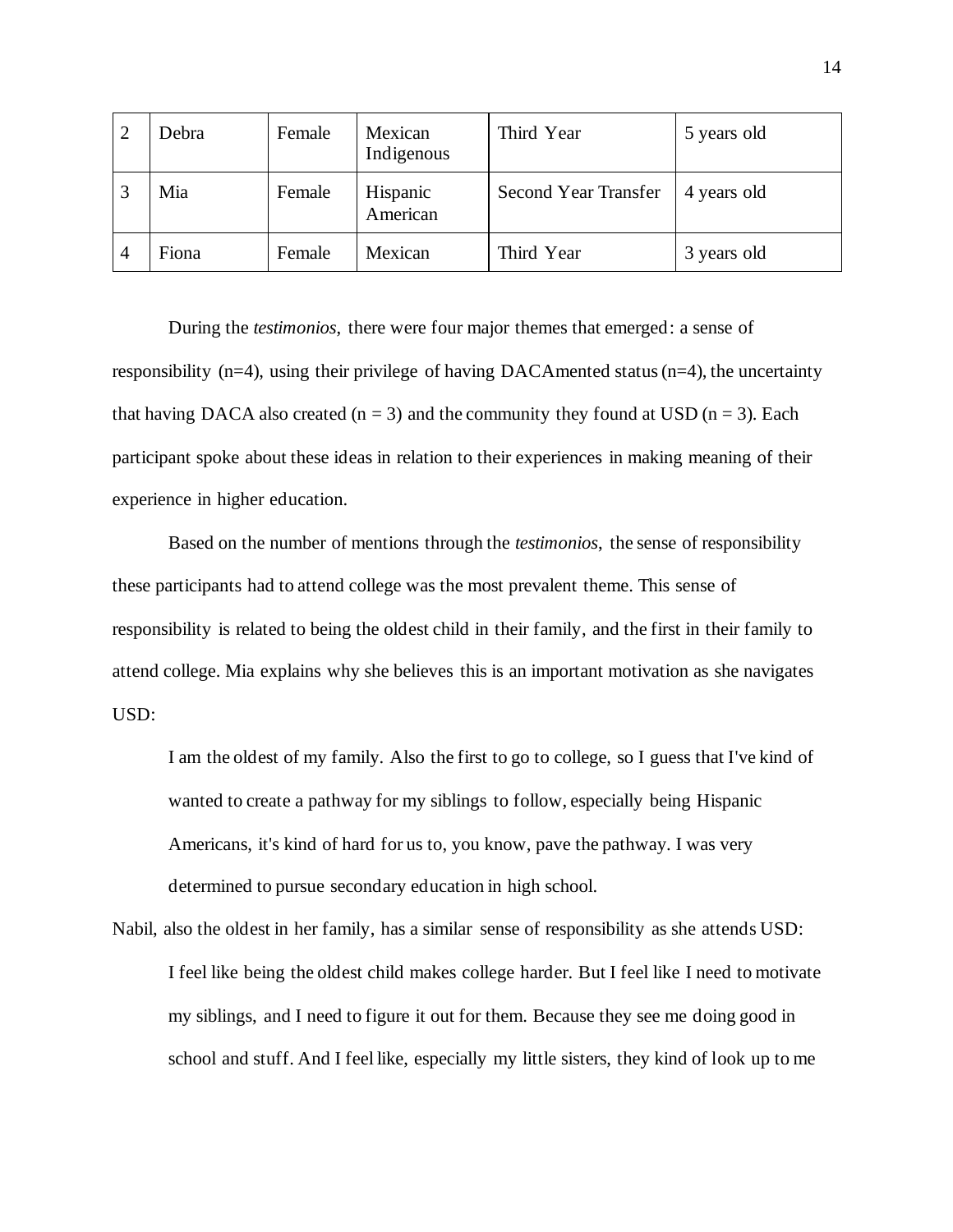cause they're young and they see what I'm doing, and I want to be a good influence to them.

In relation to this sense of responsibility, the participants expressed how being DACA recipients was a privilege, and this also increased their sense of responsibility to their family and community. Fiona expresses how DACA empowered her, but she still had to be careful:

It wasn't until high school when I felt empowered because I had DACA, some type of temporary status which meant I was now going to be protected, and like, I knew that nothing was going to happen to me. I could finally start being more open about my status, but obviously like not really sharing, like my mom's status or anything like that. Always like talking more about my own story and my journey. Um, so I think that [DACA] had an impact on me to become more active in my community and now at USD.

Debra supported Fiona's perspective on the possibilities DACA provides:

Once DACA came out, um, that's where I started getting more motivated. And that's kind of where I saw the possibility for my labor to produce fruits. And so, I think DACA gave me the push to continue going, kind of like the light at the end of the tunnel, that my parents had been helping me push through.

While Debra acknowledges the motivation DACA provided, she also explained how the reapplication process limits her and does not guarantee she will continue to have DACA, a "plan B" has always been part of the conversation:

Since an early age I always had to think about another plan, if I couldn't go to college here, or if, you know, if it just didn't work out here, I might have to leave and look for a job in Mexico. I think that was a conversation I had with my parents, but more with myself. I always see that as a possibility, even now. Just because I still do not like living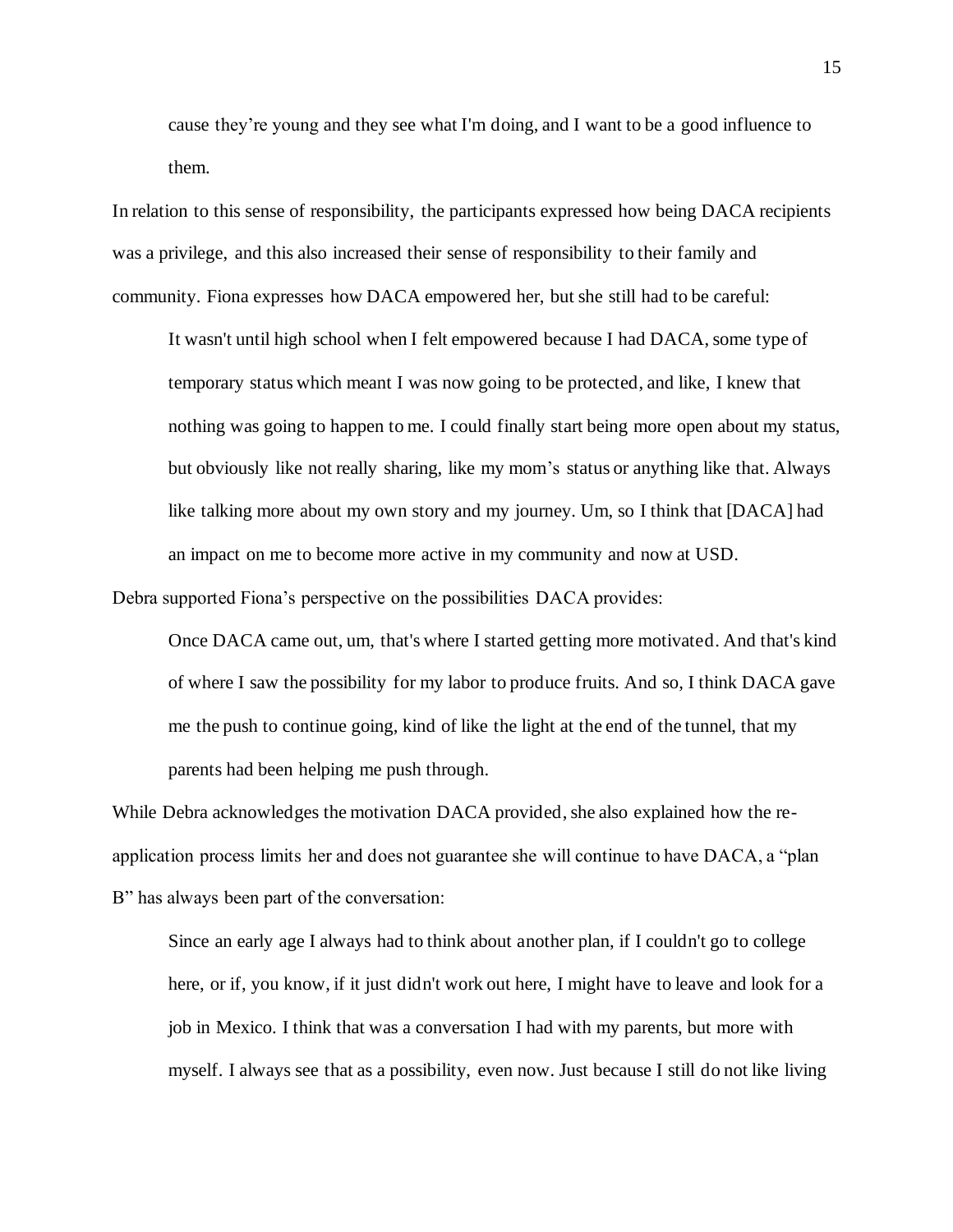the way I do, where everything is so ambivalent, there's nothing that's always guaranteed.

That always being like in the "maybe" still makes me very anxious.

These students spoke about how they make meaning of their experiences, and they added the importance of the community they found at USD to succeed in higher education. Fiona mentioned how she found this support:

I remember my first year going from the financial aid office to one stop, multiple times, I was just going back and forth. After I met Maria and Greg, who are the supervisors of our Torero Dream program at USD, they were the ones constantly, just constantly being there to support students. During our Torero Dream's meetings, they were always asking if we needed support with financial aid or if we needed help in academics. I think that they're doing this because they care, but I also think that the whole university should be able to support DACAmented and undocumented students.

Nabil also speaks to the comfort and support the Torero Dream's community provided her, even though her meetings were through Zoom as a first-year student:

The Torero Dream organization kind of does like the most helping. I feel like, this organization kind of carries a bigger job in supporting me. When I found out about the organization, I excited because I knew I was going to meet people like me, and I feel like it made it easier to be more open about my undocumented situation. I met all of them through Zoom for the first time and I still feel supported.

The students offered their various perspectives around the responsibility they feel they have being the oldest and using their privilege of having DACAmented status to help others. In addition, they describe the uncertainty that came with having DACA or being undocumented and highlighted how the community they found at USD supports them navigate that uncertainty.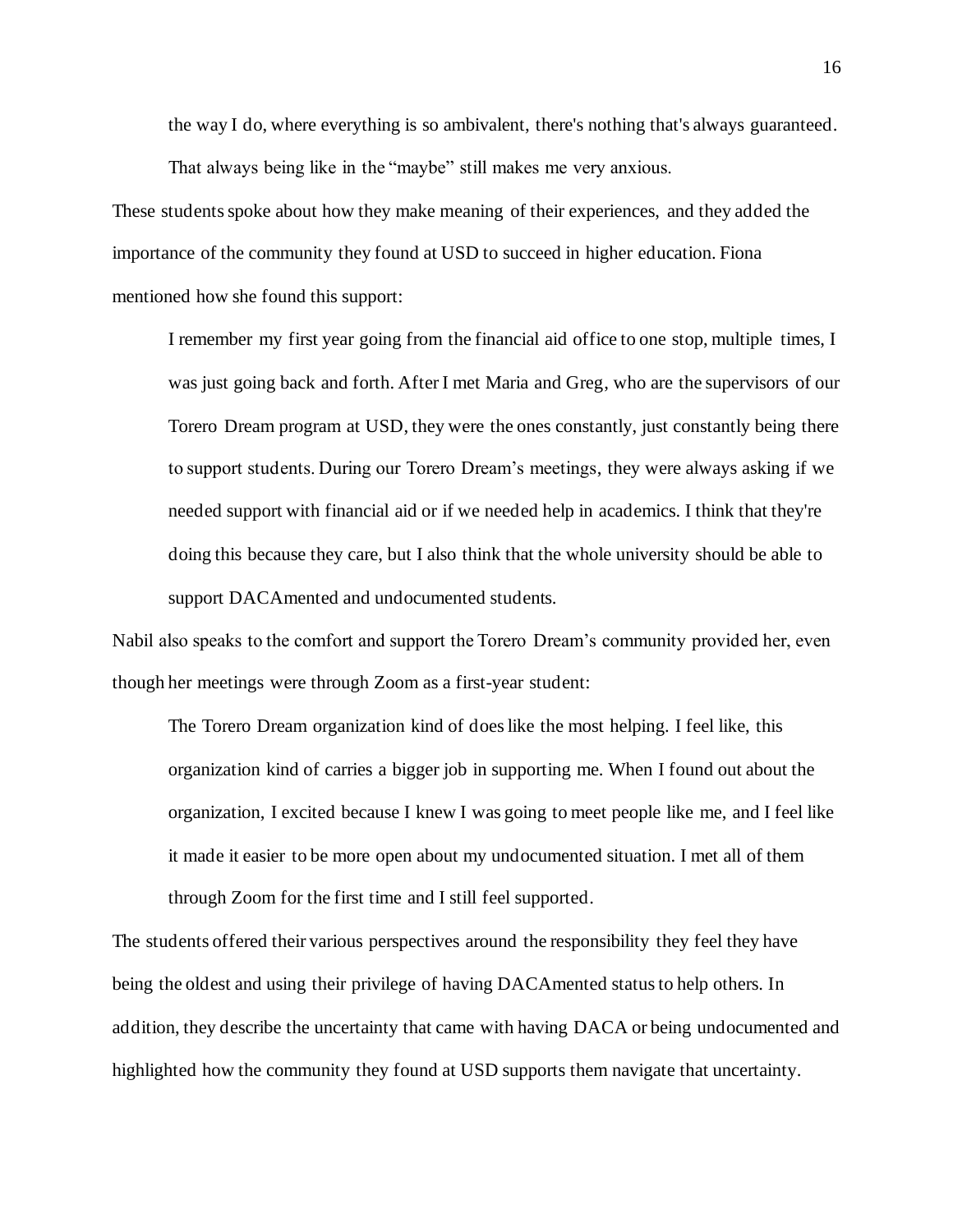## *Abstract Conceptualization*

Participating in these *testimonios* made me reflect on how similar these participants are demographically, yet so different. There were obvious differences between each participant, which led me to analyze how I might approach conversations with undocumented students in the future. Something I noticed during my interactions with these participants was how starting with general questions about their backgrounds and community made it easier for students to speak about their undocumented/DACAmented identity. I believe it allowed me to create a better virtual environment with the students and showed them I was interested in learning about them versus just their experiences around their immigration status. Initially, I was surprised my participants were the oldest in their family and first to go to college, but it was a good reminder for me that DACA and resources for undocumented students in general are limited and relatively new in the United States.

## *Active Experimentation*

As I moved toward cycle two, I was seeking to understand how these students reflect about their values in relation to their immigration status and their experience at USD. I hoped my initial interaction with them allowed me to create a space in which students can express themselves with me and the other participants. During the next cycle, I planned to include less questions and have the students lead the conversation and comment on each other's perspectives. I wanted to observe how the participants react to USD's values from their website and if they align with their own personal values.

## **Cycle II: Values Activity**

## *Concrete Experience*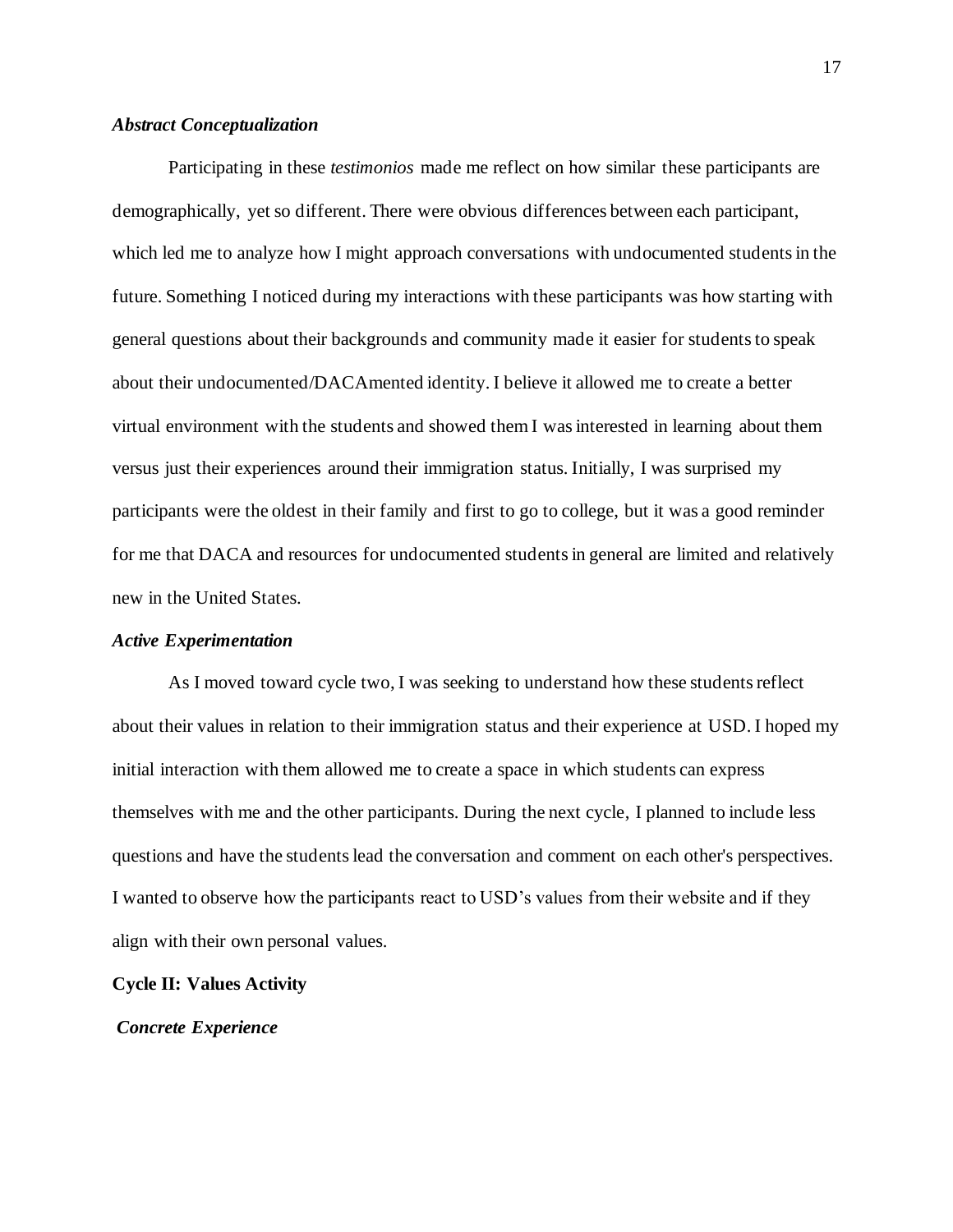The second cycle included a relationship-building activity through a multi *testimonio*  model through Zoom. During this cycle, I asked students to create a tree to represent their values and background; there were two participants during this cycle. Before the students started creating their tree, I asked them to identify their values and then select their top four (see Appendix B). Each student had the opportunity to decide how they wanted their tree to look. As the facilitator, I did not include an example to allow each student to draw their tree on their own without my influence. The only guidance I provided was to include their values as their roots, the trunk should include positive words to describe them, the branches should include their identities, and their leaves should include ways their identity impacts them as they navigate USD. Each student shared their tree and what each section represented. It is important for me as the facilitator to participate to increase trust with these students, but I went last to remove any kind of influence my representation of the tree might have. After we shared our trees and our values, I then shared USD's values, as shown in Figure 5. I went over each value and definition with the students and used the following six guiding questions to frame our conversation around their values in relation to USD's values on their website:

- 1. First thoughts and reflections?
- 2. Do your values align with USD's values?
- 3. Do you think there is some overlap between your values and USD's?
- 4. Are values important to you?
- 5. How do you think USD shares its values with you?
- 6. What value would you like USD to add or remove?

The questions allowed the students to comment on each other's perspectives and experiences. Since there were only two participants during this cycle, and they knew each other from previous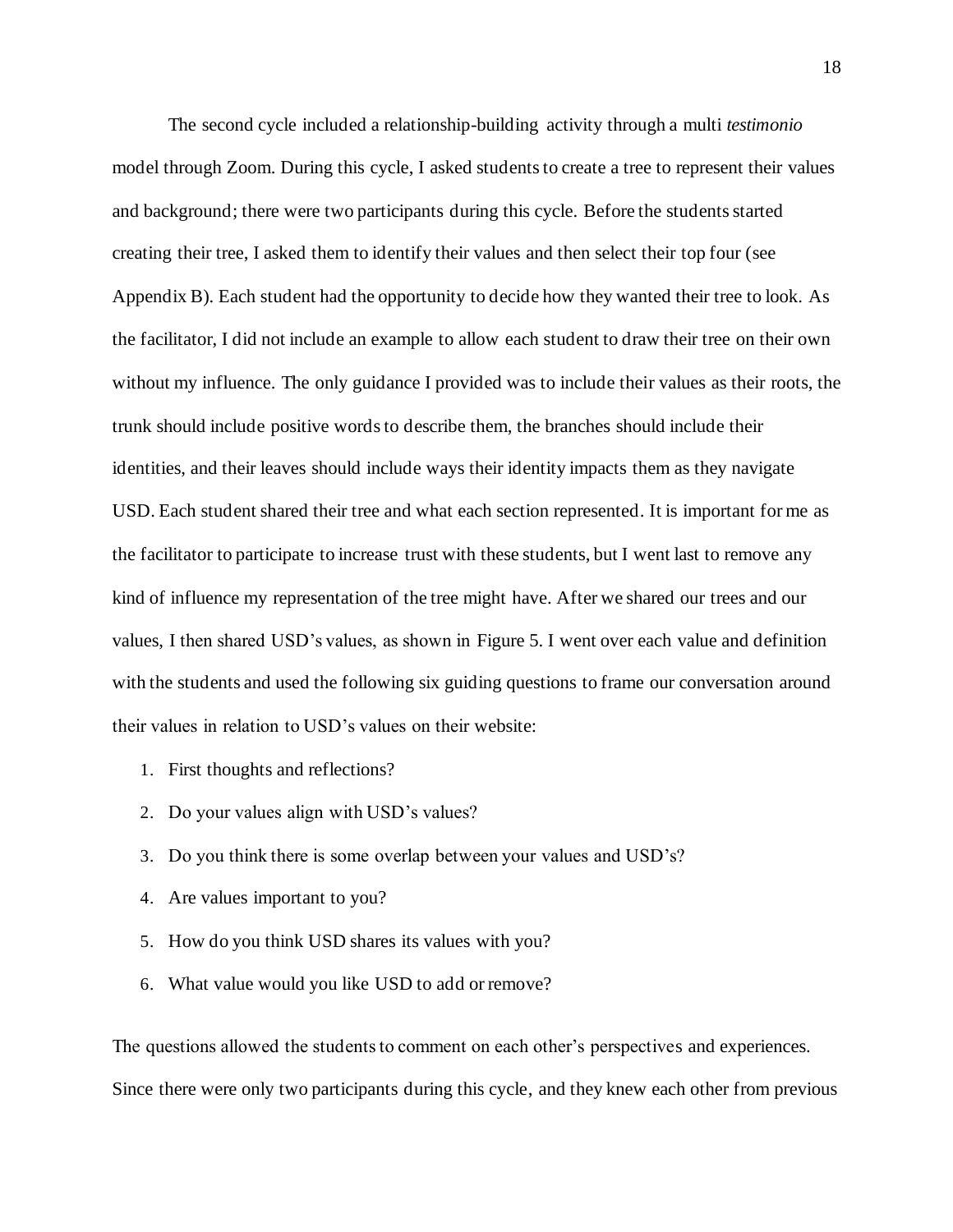interactions in their classes and the Torero Dream organization, the conversation was

predominantly led by both participants. They fed off each other's comments and expanded on

their peer's perspectives.

#### **Figure 5**

#### *Figure Title*

#### **ACADEMIC EXCELLENCE**

The university pursues academic excellence in its teaching, learning and research to serve the local, national and international communities. The university possesses that institutional autonomy and integrity necessary to uphold the highest standards of intellectual inquiry and academic freedom.

#### **KNOWLEDGE**

The university advances intellectual development; promotes democratic and global citizenship; cultivates an appreciation for beauty, goodness and truth; and provides opportunities for the physical, spiritual, emotional, social and cultural development of students. The university provides professional education grounded in these foundations of liberal learning while preparing students to understand complex issues and express informed opinions with courage and conviction.

#### **COMMUNITY**

The university is committed to creating a welcoming, inclusive and collaborative community accentuated by a spirit of freedom and charity, and marked by protection of the rights and dignity of the individual. The university values students, faculty and staff from different backgrounds and faith traditions and is committed to creating an atmosphere of trust, safety and respect in a community characterized by a rich diversity of people and ideas.

#### **ETHICAL CONDUCT**

The university provides a values-based education that informs the development of ethical judgment and behavior. The university seeks to develop ethical and responsible leaders committed to the common good who are empowered to engage a diverse and changing world.

#### **COMPASSIONATE SERVICE**

The university embraces the Catholic moral and social tradition by its commitment to serve with compassion, to foster peace and to work for justice. The university regards peace as inseparable from justice and advances education, scholarship and service to fashion a more humane world.

Approved by the Board of Trustees on February 22, 2004.

## *Reflective Observation*

As the students reflected on their values and shared their tree, they noticed how some of their values stayed the same for a long time. They assumed their values were influenced by their experiences and environment. For example, Fiona shared how her top value is "gratitude" and includes the next four values in her list: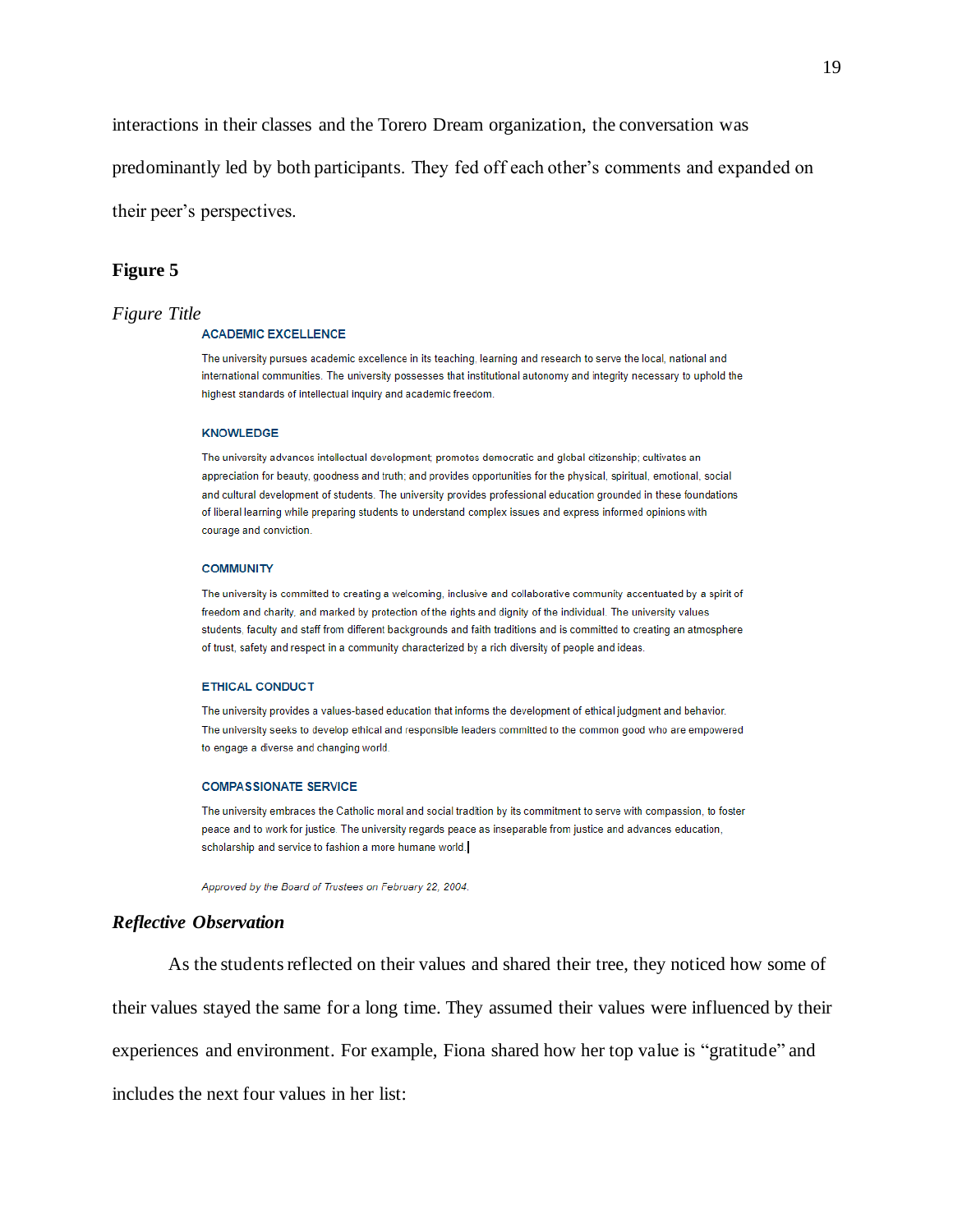I chose "gratitude." I think that I always try to be like, *agradecida,* that's something that I feel my mom has taught me and something that my family does, like any time. I try to be grateful and thankful for what I have and for anything that happens or anything that comes my way. So, I think that is like the number one value, um, just because I've always grown up with it. And then the other ones that I chose were balance, compassion, family, and kindness.

Like Fiona, Debra also adds how her top value is also influenced by her family:

My number one is "God's will …" similarly to Fiona, I think that that's kind of been my base or my rock. In all circumstances that I've been through by my family to rely on my faith to help me move forward. In times of celebration or pain I always go back and think about God's will.

The students expanded to share how these values change and why that might be. Debra explains: In my head, I think my values kind of hold a different weight...I don't want to say hierarchy, but there are some that I find more important and more prevalent in my life than others. And they are constantly changing for me or the order of them just kind of changes depending on my experiences. As I get older and as I kind of learn to value different things or different parts of who I am evolving, I think all of this influences my values.

After the students reflected on their values and drew their tree to represent how their identity impacts them, this was represented by the leaves of the tree. Both participants spoke about having a sense of responsibility to lead or become a leader despite their immigration status and the barrier it might create. Fiona expressed the following: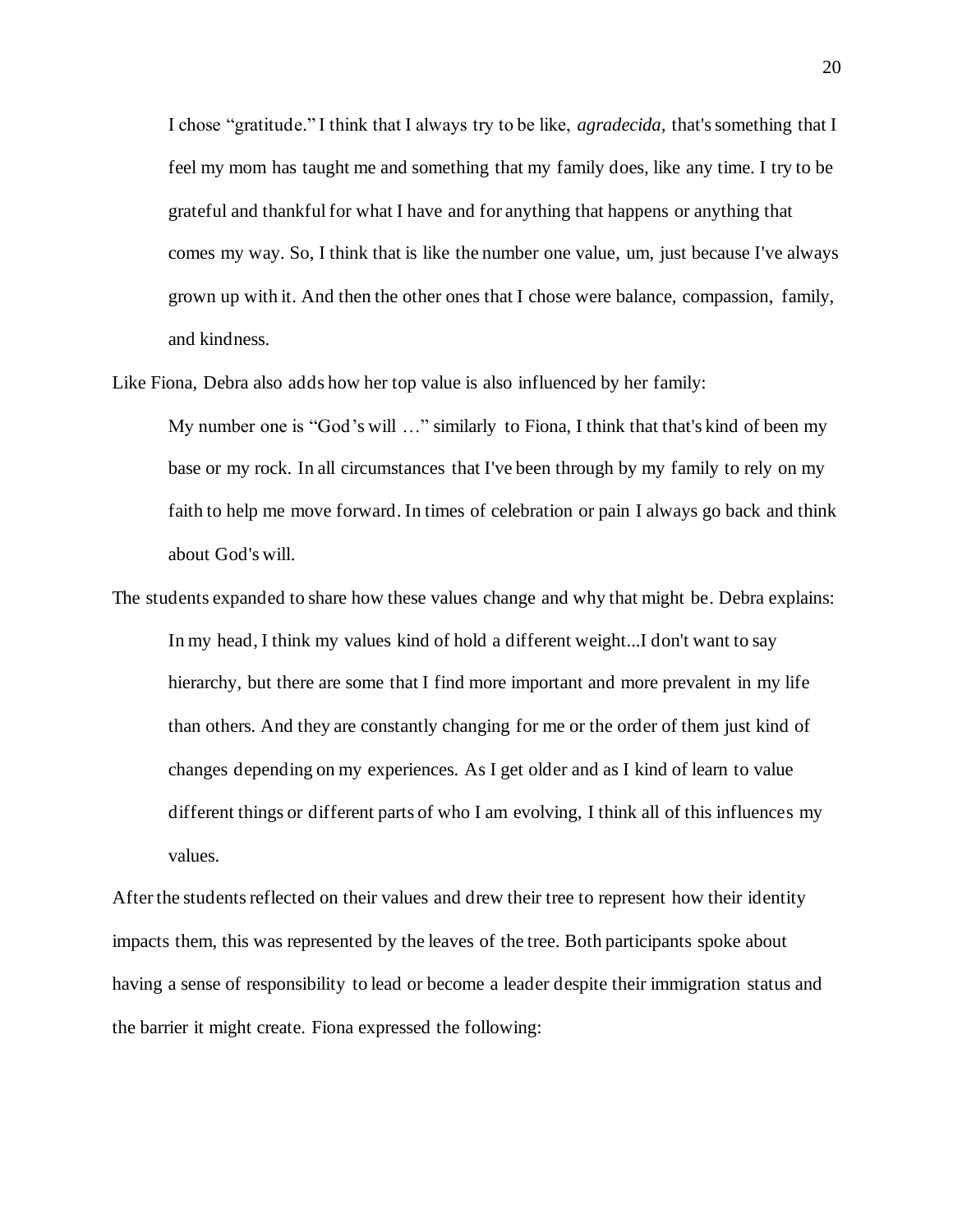I think for me being undocumented is an identity that impacts me negatively but keeps me motivated. I think that is because of the experiences this identity has brought, like having one of my parents get deported and like me not being able to see him, that has really shaped me because I feel like that's like what pushes me to do what I'm doing right now at USD and in my community. I want to be in a position where I help my community in the future and to hopefully lead something to prevent other people go through what I have experienced due to my immigration status.

Debra also mentioned she has been given a leadership role within her family:

I think I'm privileged in being the oldest for being trusted, even though, like, I feel like I've always been given that trust, by them (referring to her parents). I did notice that at an early age, I was given this responsibility to kind of be a leader amongst my siblings. I also tend to take on kind of leadership roles, I guess you could call them, in some of the responsibilities that my parents...I don't want to say they should have, but yeah. That they could have done, but not really because there has always been a language barrier. I'm thinking about when we would go to doctor's appointments and I'd be the one filling out

forms or being a translator because I was the first one to learn English in my family. After the students reflected on their own personal experiences in relation to their values, they had a conversation about USD's values. Overall, the students agreed with the values, but they felt a disconnect between the values and some of the decisions USD has made in the past. Debra mentioned that after looking at the values, she thought about "who are the values for, who implements it, and who they are serving." Fiona adds how in a ceremony during her first year at USD, it was mentioned USD was increasing the number of undocumented and DACAmented students, and in general the diversity of the school was increasing. Now, as a third-year student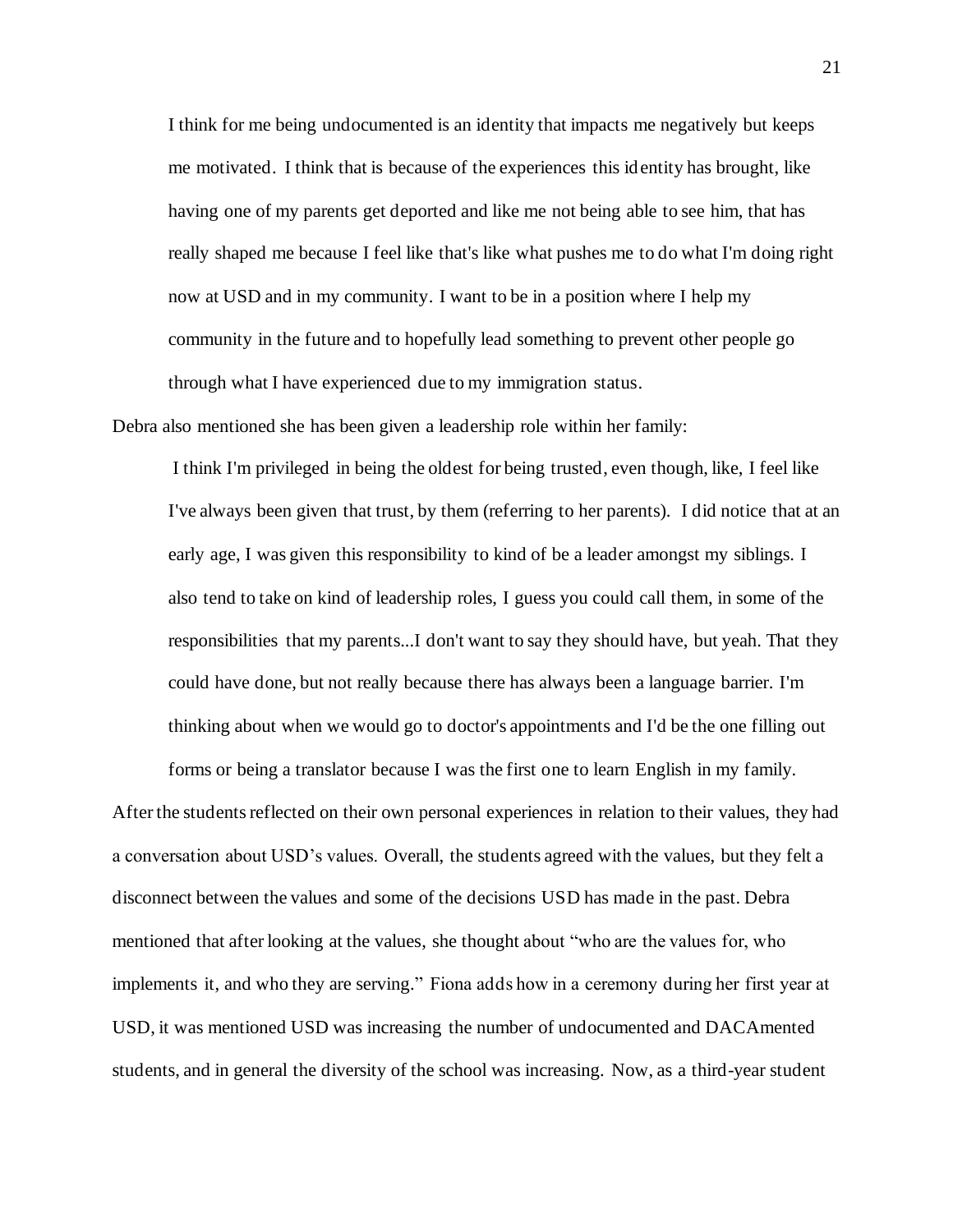she feels "the term diversity and inclusion always gets thrown around, and USD is not living up to it and not really supporting those students they are bringing to USD."

Regarding the "community" value, Debra mentioned she did not feel community at USD in her first year. She mentioned in her first semester they learned about the possibility of ICE attending a career fair at USD, and expressed the following:

I am thinking about community and USD's relationship to that word, and who it accounts for. The relationship USD has to the undocumented community at USD and the Linda Vista community was not clear in this situation. I don't understand how USD was thinking about it because, even if they invited ICE just for the fair they must pass by Linda Vista. The sense of safety is not there, even when I see a white car with the green lights, I do not feel safe. Even if they didn't arrest or detain anybody, just their presence, the presence of their vehicle going through their community would have increased their sense of fear.

While none of the students' top values aligned with USD's values, they expressed the importance of practicing the values USD promotes to support students like them.

## *Abstract Conceptualization*

This group of students mentioned similarities in their relationship with their values. Both had gratitude as part of their top five. This might relate to the idea of giving back to their community, and how they feel the responsibility to support their family. It was great to see how the students were able to reflect on their values and how they might evolve and change depending on their environment or experiences. This group uncovered great conversations supporting how they see themselves within USD. Based on the experiences they shared, students find community and support outside of the classroom, with their peers and community to keep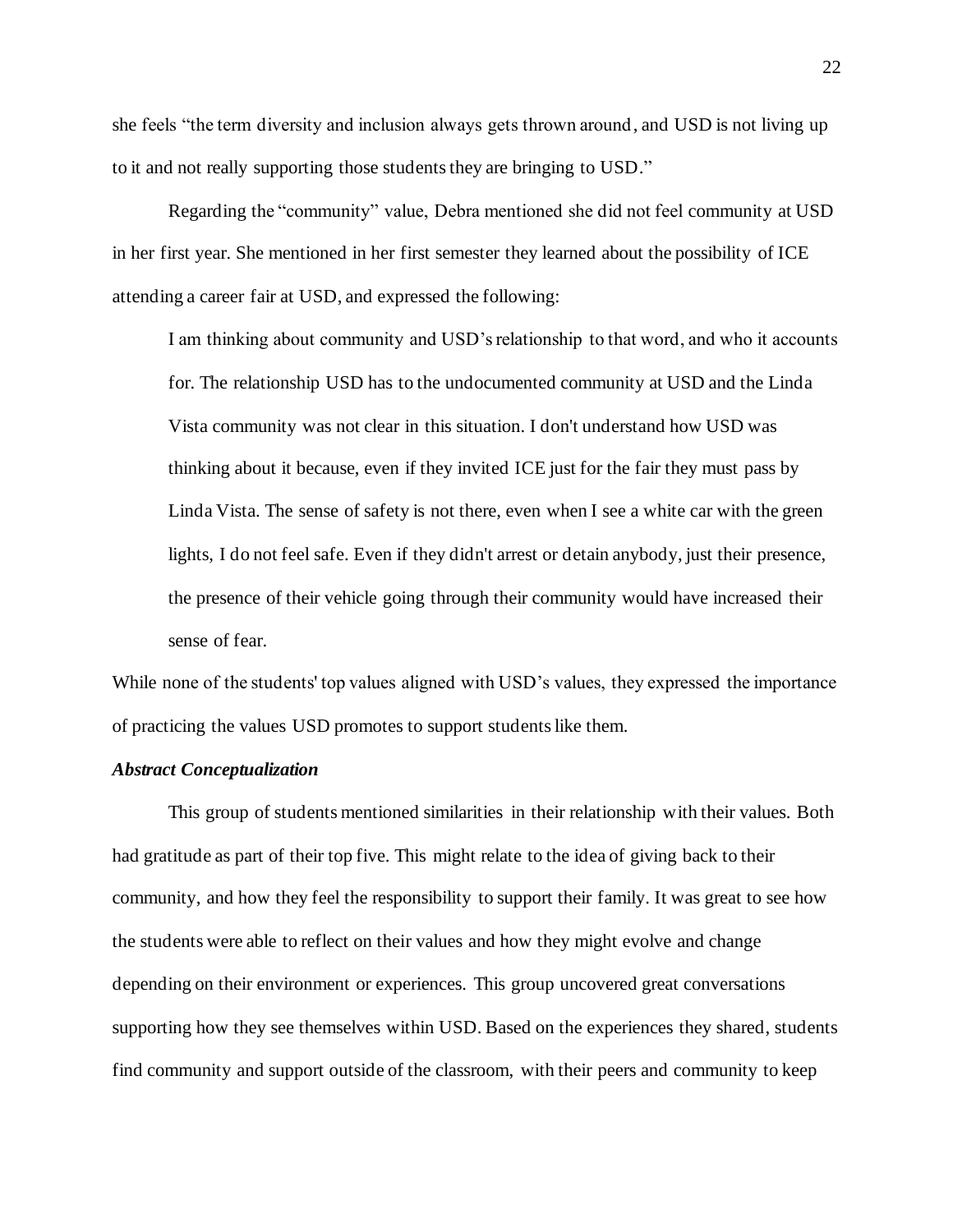them motivated. When asked if they would like USD to add or remove any values, both of them said no. Debra's perspective was "if the University of San Diego is not necessarily showing their commitment to their current values, changing or adding them might not change the actions the institution makes."

### *Active Experimentation*

Cycle two was extremely useful to understand how students reflect about their values in relationship to the institution they attend. Seeing how their understanding of how their personal values evolved and how they are influenced by others was very powerful. I noticed a strong sense of agreement to each other's statements. This information was helpful for my last cycle. The students had the opportunity to share their individual story in the first cycle, and during the second cycle they were able to hear from each other.

## **Cycle III: Ofrenda and Poem Activity**

# *Concrete Experience*

This last cycle was a communal creative process in which the students were able to create a closure activity with me as the facilitator. During this cycle, there were three participants, and this was a two-part cycle. The activity included a community poem, in which each participant included a hope they had for themselves, USD, and the world around their undocumented identity. After they created their statements and added them to the Jamboard, I compiled them in the order I received them and created the community poem. In addition to the community poem, we also created an *ofrenda* to honor their process in the research cycle and their legacy for participating. This activity was inspired by one components of the Day of the Dead ("Día de Muertos") tradition of the Mexican culture to honor those that have died (Brades,1997). The *ofrenda* includes food, pictures, and other objects those who died liked to celebrate them and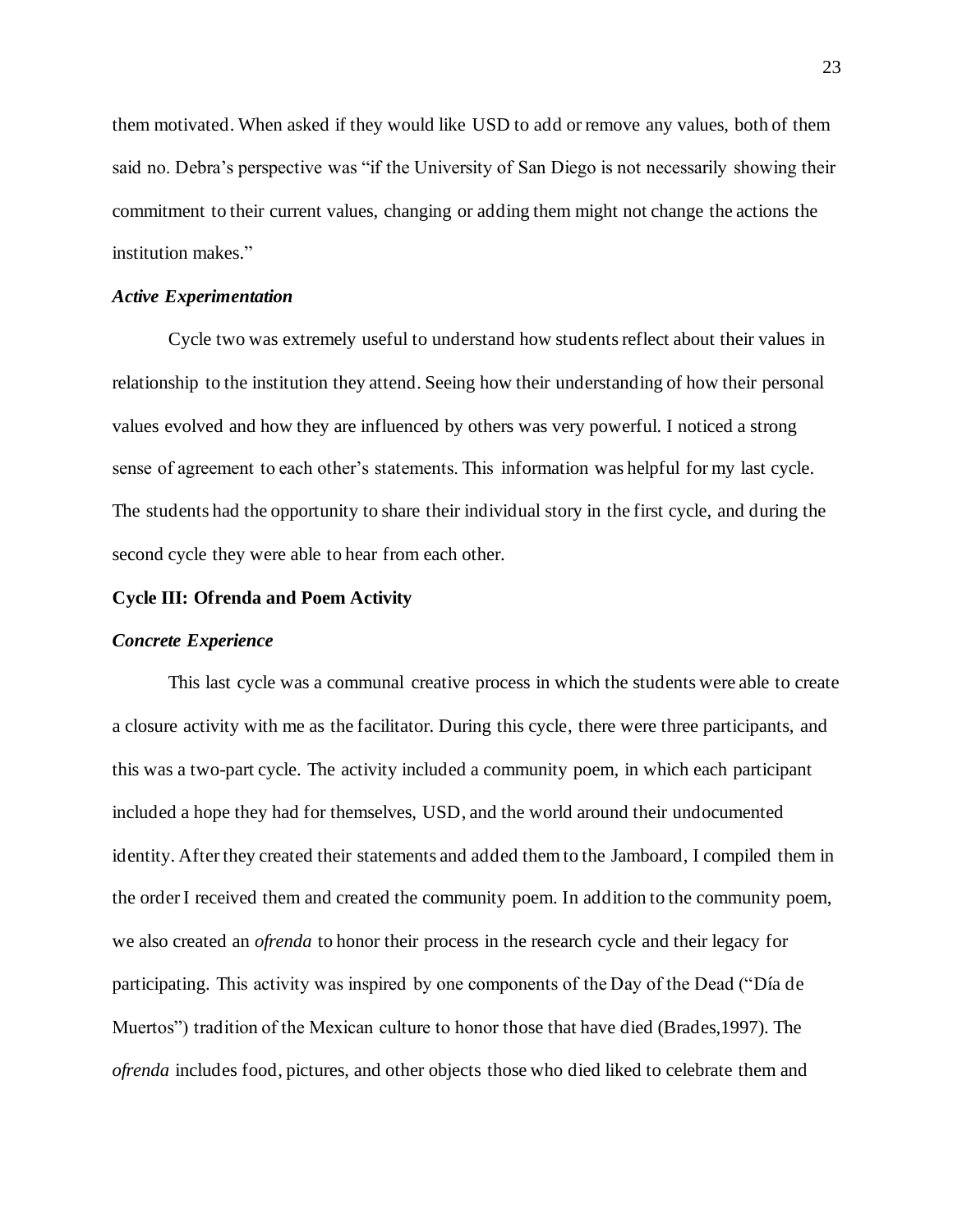remember them. I wanted to use this in my research to give the opportunity to my participants to honor and remember their past and current experiences as an undocumented person. Participants were asked to use Jamboard and add images that represented their community, background, and undocumented identity. For these two sections, I asked the students to complete these on their own and met with them virtually one last time to go over their contributions. I did not ask the participants to share their specific contributions; instead, I asked them to reflect and share their process, ideas, and feelings as they were adding to the Jamboard.

## *Reflective Observation*

As mentioned before, during this activity participants shared their thought processes as they created their section; for this cycle, there were three participants. One of the components for this cycle is the community poem, as shown in Figure 6. The poem was divided into three sections labeled "For Me," "For the University of San Diego," and "For the World," all of them referring to a hope the participants had. For the first section titled "For Me," Nabil mentioned the following:

There is an importance of always remembering that all I do is not only for me, it is also for my family. I think that if I ever were to think only about me then I would be a *desagradecida* to those that have supported me.

Nabil also spoke about the importance of remembering that she has received support from others in her community:

It was interesting for me to think about this section and I had to include my community in this section too. I have always received support from my family and other people in the community when I arrived to San Diego as a young girl. Similarly, to Nabil, and like I mentioned in the values activity I participated in last time, gratitude is in my top five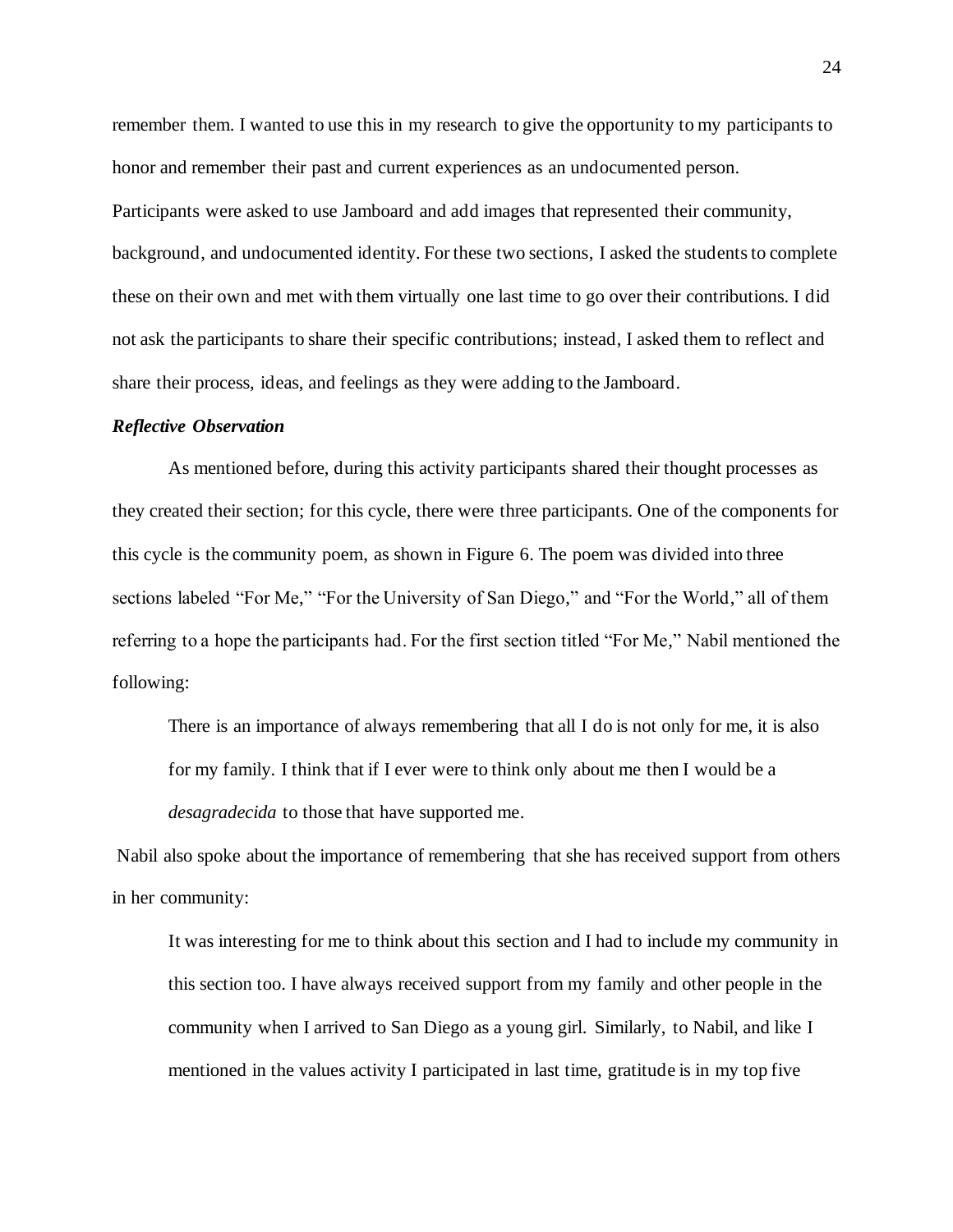values. If I did not think about giving back, then I would be missing a huge part of who I am.

When I asked the students to share their reflections on their statements under the section "For the University of San Diego," they shared about wanting to be visible and valued at USD. For example, Debra mentioned the following:

For me, this section was, I think the most difficult part, I am not sure why. I think I kept wondering what would be realistic, for some reason I kept telling myself "oh not that". I wonder if it was because I was thinking "oh that would be too much to ask," or something like that. At the end I just came up with something that seemed simple, but important. As a DACAmented student I would like to be valued and respected like any other student. Sometimes people feel bad, and I get it, it is hard to be undocumented, but I would like to see more than that financial support. I think the financial support is something to keep us happy. What is USD going to do when there are more of us?

In addition to what Fiona stated, Debra added the following regarding this section of the poem: I am not sure why, but it also took me longer to write it down. I kept thinking about how much I try to be part of the USD community and I try to share my story whenever I have the opportunity, to increase awareness at the university. But sometimes I feel like it is the same people that are there, and I appreciate them a lot, but how are others going to learn? I am not sure if I feel valued sometimes, and I would like to see more of that from the community at USD. This includes faculty and staff, but also from my peers.

The last section included in the poem is regarding their hope "For the World." Nabil made a very interesting comment about her reflection for this section: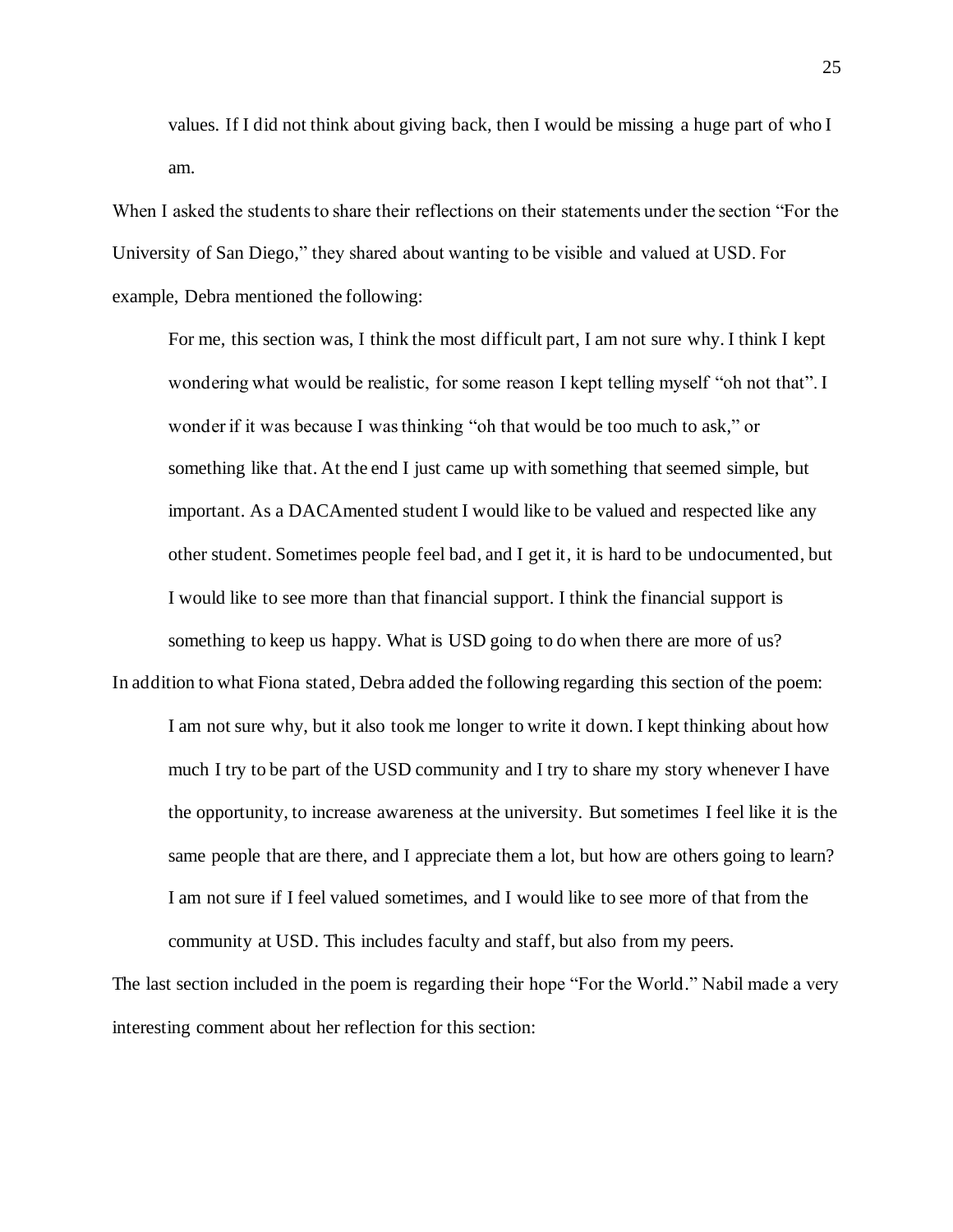Now that I go back and realize what I wrote, I think that for this section I used "the world" to symbolize the U.S. unconsciously. The reason why I say this is because, I have lived in this country for most of my life and when I read my phrase, I notice that I do not know how the rest of the world view undocumented people, or migration in general. The only experience I have around what other people think about undocumented people, is from those in the United States. For the most part, if I go outside my bubble or comfort zone, I tend to experience negative situations, due to my status.

Fiona added that for her, this was a goal she wrote for the world but also what she wishes to improve:

In this section I think I took into consideration, yes, how I would like the world to be or change in regards to the undocumented community, but also what kind of actions I would like to take myself to create this vision I have of the "perfect world." I think that is why I am part of organizations outside of USD to support the undocumented community in San Diego.

## **Figure 6**

*Community Poem*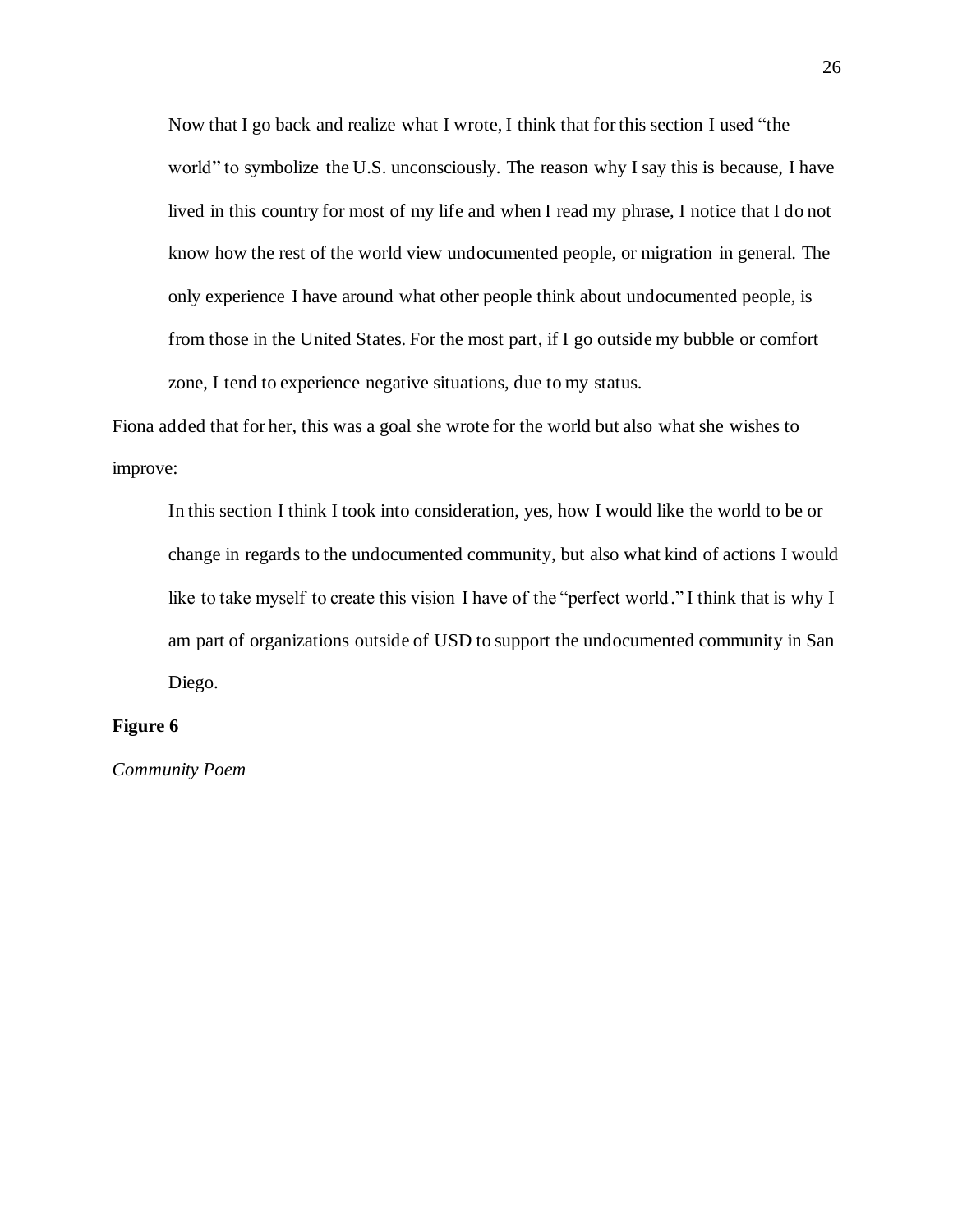#### **Community Poem**

#### For Me

"I hope to continue to look back at the trajectory of my life and find strength in the efforts of my family and community to move forward and overcome all endeavors.

I hope to continue to make myself and my parents proud. I hope to one day be able to help people who identify as undocumented.

I hope to continue to support my community in whatever ways I can and continue to make myself and my family proud.

#### For the University of San Diego

I hope USD can become a more unified and diverse community and engage with undocumented students.

I hope USD can reflect on the way that itself as an institution and its members engage with undocumented people. Treating them as members of the community that ask for a reciprocal relationship, protection, and compensation for the labor.

I hope that USD can support their undocumented and DACAmented students beyond just financial support. I hope they can have a center and full time staff to support this community.

#### For The World

I hope the world can one day unify and realize prejudice is unnecessary. I hope the world comes to realize that legality is a power play, and that there is nothing inherent about anyone's status of legality but luck. Understanding legality as a power play would aid in understanding contemporary issues in a humanitarian way, and hopefully leading to an increase in allies and organizers. I hope that one day this world can realize the worth and the resilience of the undocumented

community."

The next section for this cycle included the creation of an *ofrenda*, and similarly to the poem, the

participants were asked to share their experience as they created this. Fiona started the

conversation for this section:

This was a beautiful activity, it reminded me of the barriers I have encountered, but also about the community I have found at USD, and in my community in San Diego. For this section I wanted to portray that, and that is why I added pictures around community organizing and some that represented that generational knowledge. I also wanted to include in my pictures the idea of helping and supporting the next generations. This is represented by the picture of the four females braiding each other's hair. I don't think I have ever taken the time to honor my journey, I do not think I have ever thought about honoring myself, until now.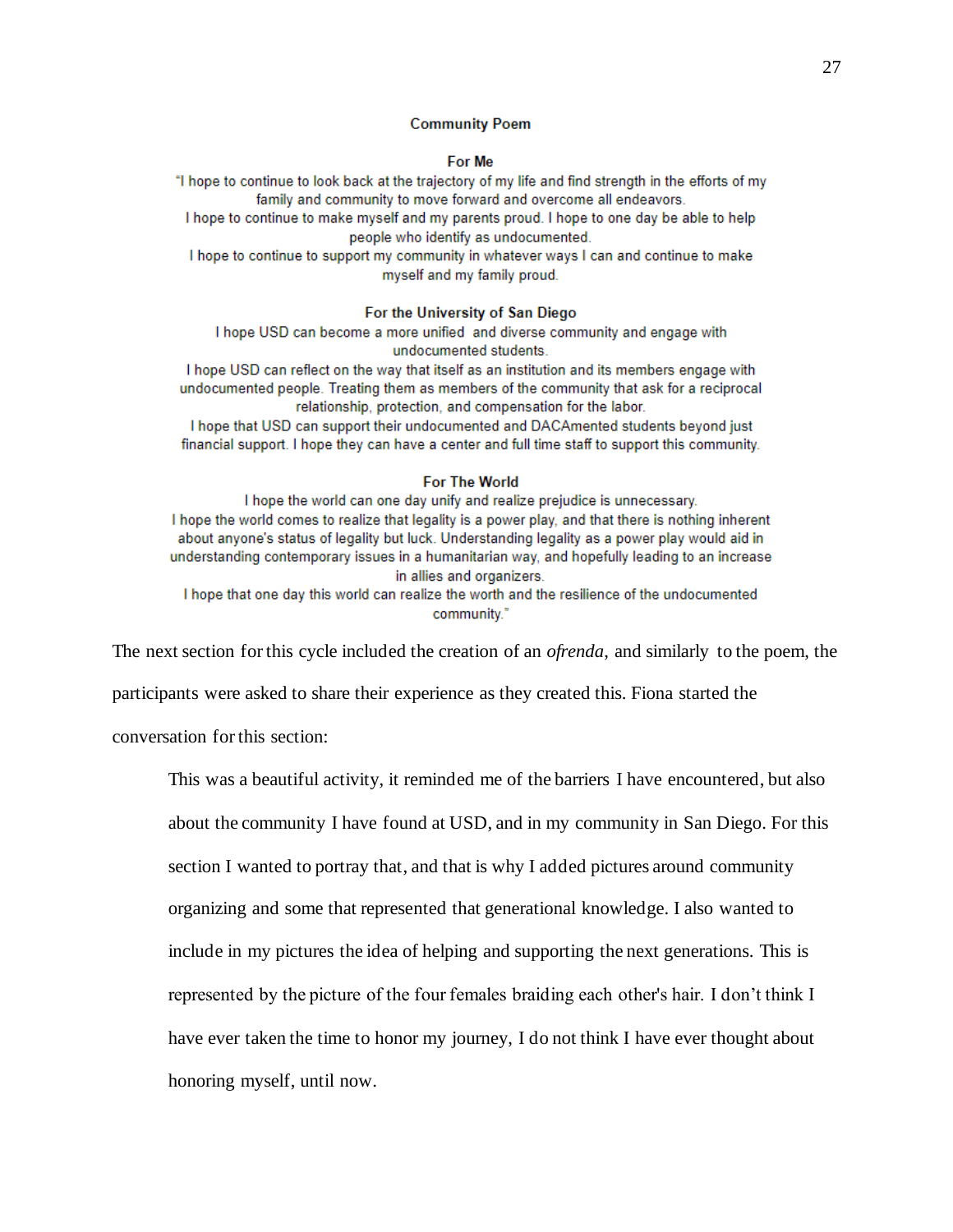Debra mentioned how she added pictures to reflect the empowerment she has developed recently:

Since I was able to apply and qualified for DACA my life changed. While it is not a permanent solution, it gives me the privilege to use my voice more. That is why for this *ofrenda,* I wanted to honor this opportunity. I added some pictures to show that "undocumented, unafraid, and unapologetic" perspective. This is something I try to keep in mind as I navigate higher education and the world overall. To me, practicing this mantra makes my parents' decision to leave our country worth it. Sometimes I think my parents feel bad about all the barriers we must navigate, but I think that if they see me constantly working towards a goal, that motivates them and my siblings.

During this section, Nabil wanted to remember and honor the journey of those that risk their lives as they crossed the border:

The border is just an imaginary line, but a very dangerous one, and the reality is that some people do not understand how difficult it is to make the decision to leave everything behind, with no guarantees in the new country. I wanted to honor those that have lost their lives and those that are separated from their families due to these borders we have. I think that I tend to forget how privileged I am to have my whole family together. Regardless of our barriers due to our documentation status, we are still together. We can support and rely on each other whenever we need to, some people are here by themselves and I cannot imagine how difficult it must be.

## **Figure 7**

*Ofrenda*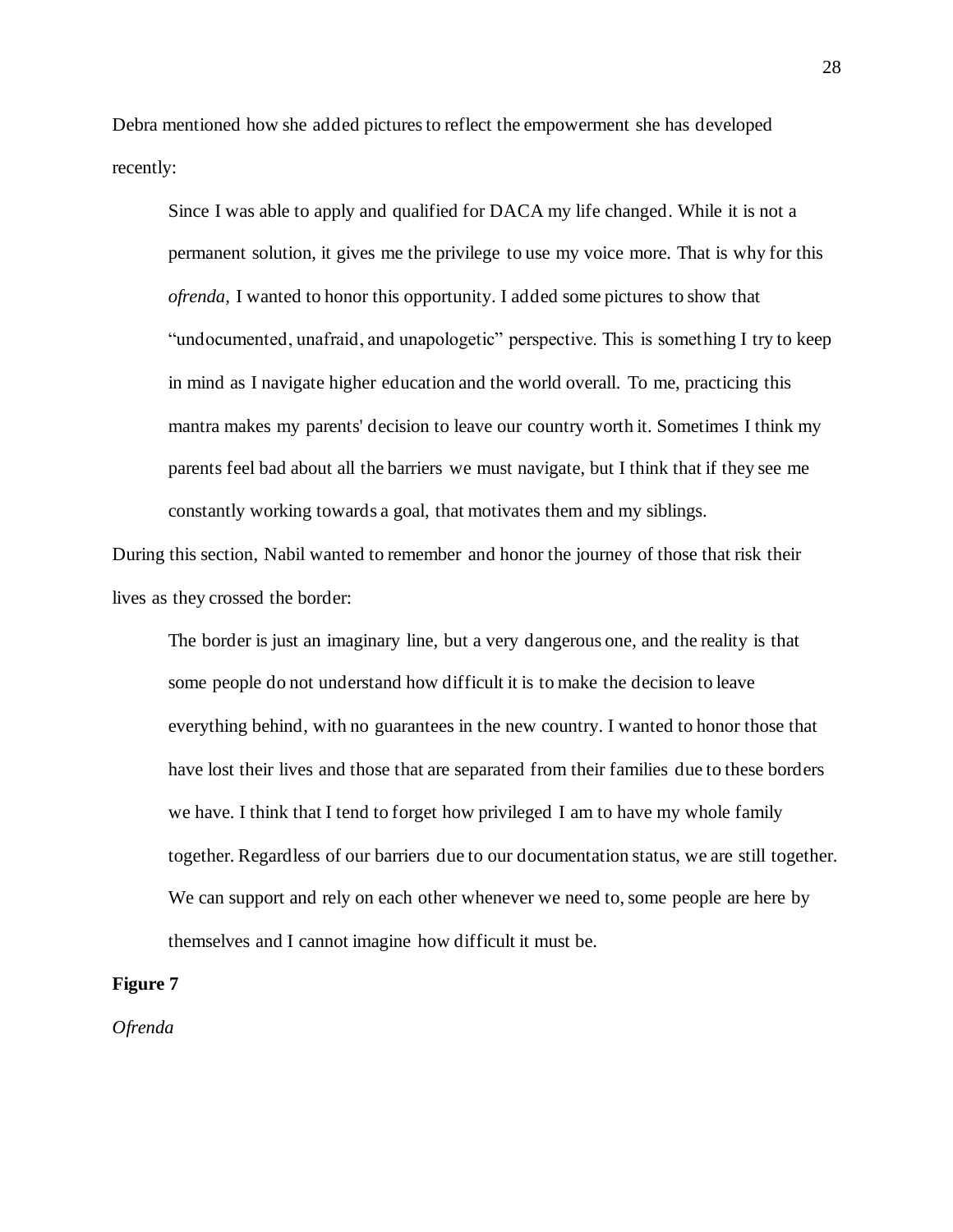

*Abstract Conceptualization* 

Before I started this cycle, I wondered if I was asking too much from the participants. After I heard their reflections and how much they enjoyed this process, I felt more comfortable in guiding the conversation. Some of the students mentioned they rarely have the time to reflect on these topics. For example, during the first half of our conversation, we focused on the creation and process of creating the poem, and the students were able to write down what they would like to see. Nabil mentioned that "writing it down was therapeutic, it felt real" and explained that after hearing the other two participants speak about their experiences, gave her hope to think other people had similar experiences and perspectives to her. One of the points that stood out to me from Nabil was when she referenced her section about "the world" was more focused on her experiences within the United States and reminded all of us that part of the undocumented community is not familiar with their birth country. This idea relates to the desire to create a better world or environment for the undocumented community within that "University of San Diego" section. Fiona referenced this in her reflection, acknowledging she "hopes to create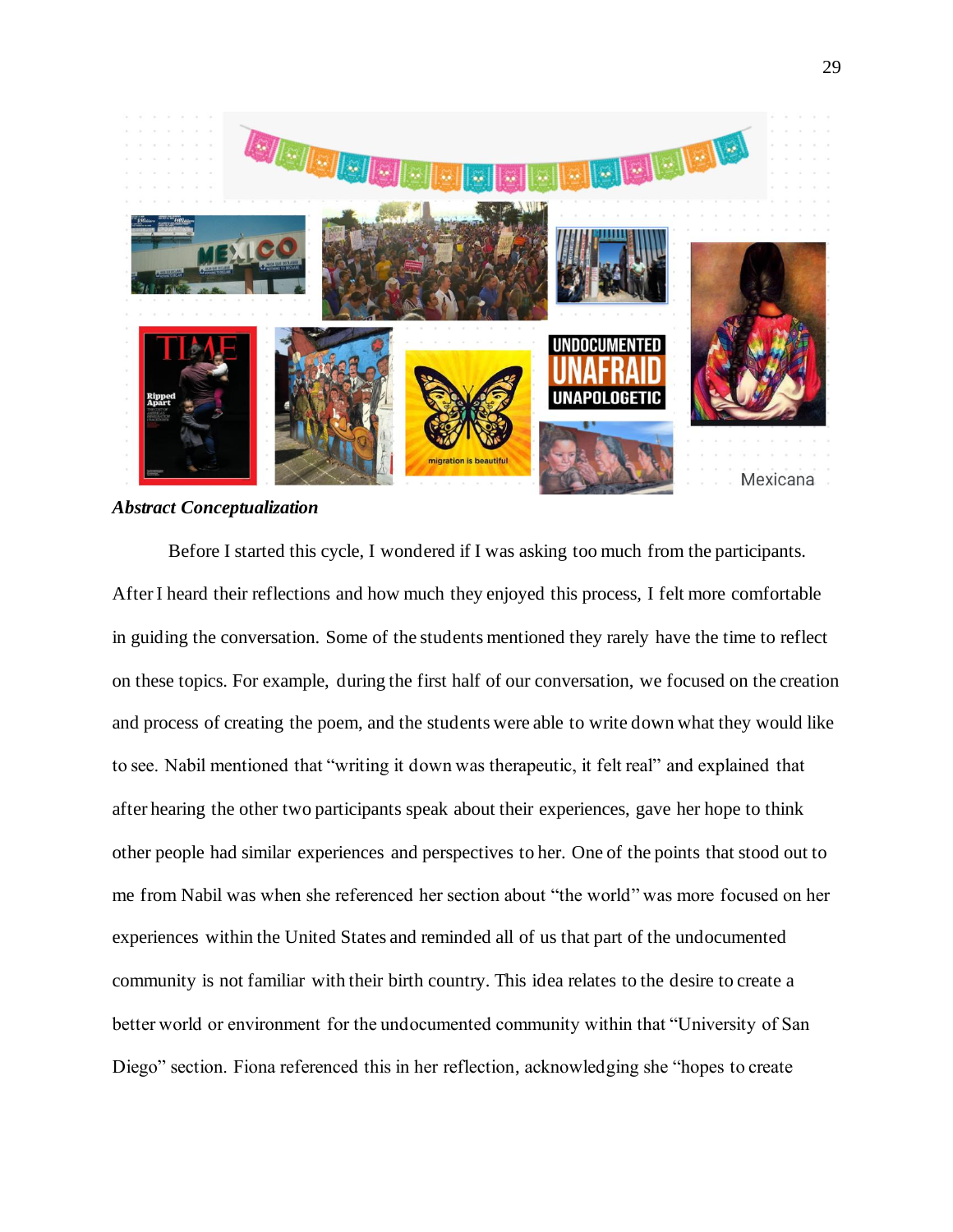spaces or environments in which undocumented people do not have to be afraid to share their experiences, because this is their home, this is their country."

During the second section of this cycle, we focused on the representation of the *ofrenda.* I was able to sense the deep thought process students went through to select and add the pictures they wanted to use. Something that stood out as like the previous cycles was the importance of community. For example, Debra acknowledges the privilege she has with DACA, and uses "that privilege to speak to other people about what it is like to be undocumented in this country, to increase empathy and understanding." This relates to how Nabil portrayed the sacrifices people make to live in the United States, and some people assume people migrate "just because they want to steal others' jobs."

During this section, the participants spoke about dismantling assumptions around the undocumented community in the United States. Fiona referenced how she wanted to portray the community and how "community organizing is very important to create change and increase support for undocumented people." Overall, the students used this *ofrenda* to honor their personal journey and support system and at the same time honored the importance of creating awareness at USD.

## *Active Experimentation*

Although this final cycle concluded my research, I wanted to make sure I extended how honored I felt to hear from them. At the end of this cycle, I shared my appreciation and how humble I felt to gain trust from them to share personal experiences. These experiences were not only about them, but also about their family and friends. I understand opening about this particular topic might not feel safe, but the participants shared valuable and personal experiences, and I think they also gained some insight to their journey.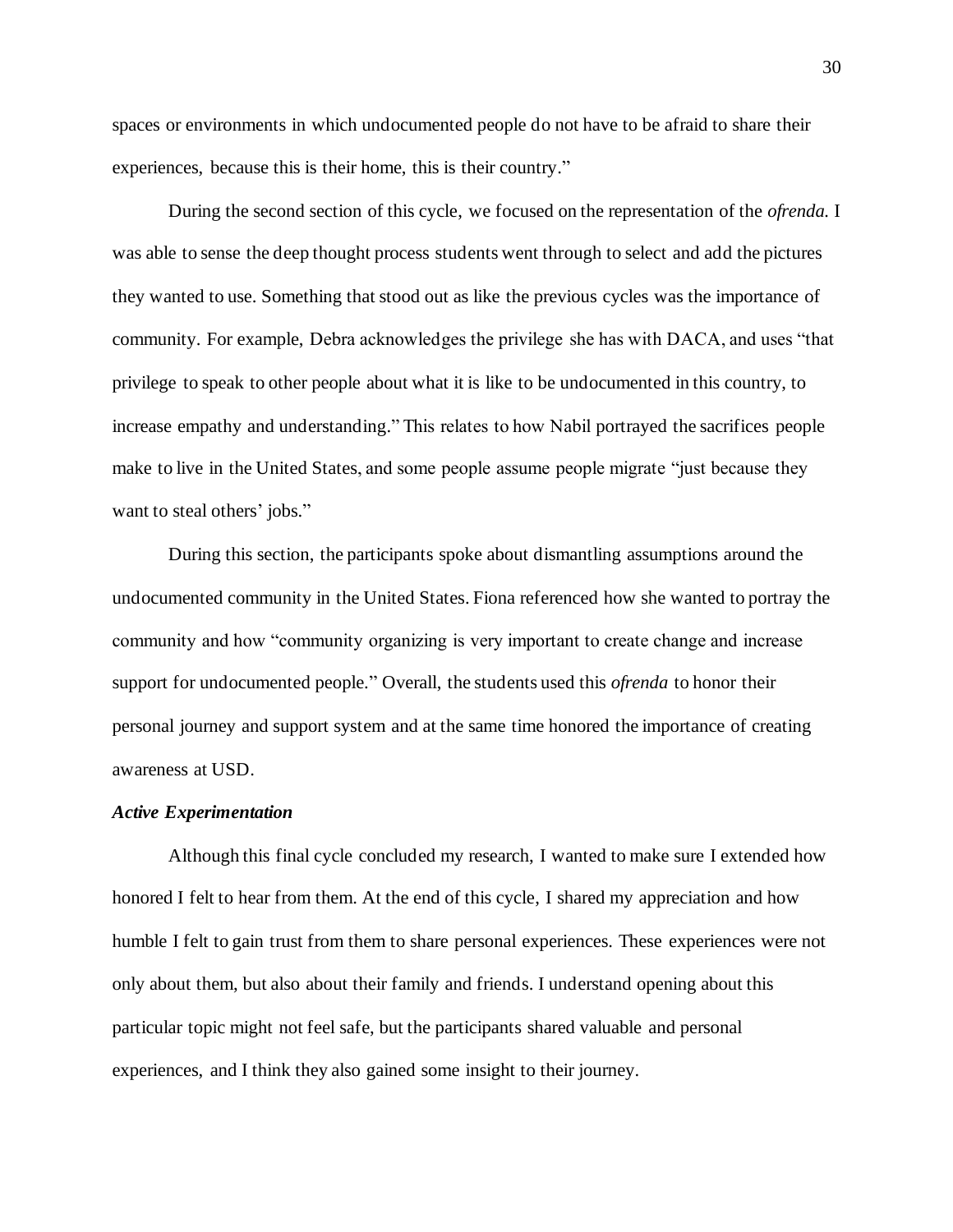### **Limitations**

There were a variety of limitations to my action research. The first relates to student participation. I only had four participants, and I met three out of the four participants for the first time over Zoom. Additionally, all participants were female students from Mexico. My research left out people from different backgrounds and with various identities. Some students at USD might not feel comfortable or do not want to speak about their experiences due to safety concerns. The COVID-19 pandemic impacted my recruiting practices. My original plan before the COVID-19 pandemic was to go to the Torero Dream's club meetings to build rapport with the students and facilitate my introduction to my research. I was not able to do this, therefore, a lot of my communication to recruit was mostly through the student leaders of the organization to share my goals.

Another limitation was my research required more time from my participants, because all the cycles required live interactions with them. I think this limited some participants to volunteer to be part of this research project due to the time commitment required. After going through the cycles, I noticed students have more responsibilities in addition to school. Two out of the three cycles required organizing time with other students; in comparison to surveys or other tasks they could have completed, these participants had to be virtually present to share their insights.

## **Major Findings and Recommendations**

Throughout this research I was able to understand more about how undocumented students make meaning of their experience in higher education. Throughout these cycles I noticed four major themes: responsibility, self-advocacy, uncertainty, and trust. All the students in my research were first-generation college students, identified as females, and were the oldest sibling in their family. These factors contributed to the sense of responsibility as they navigated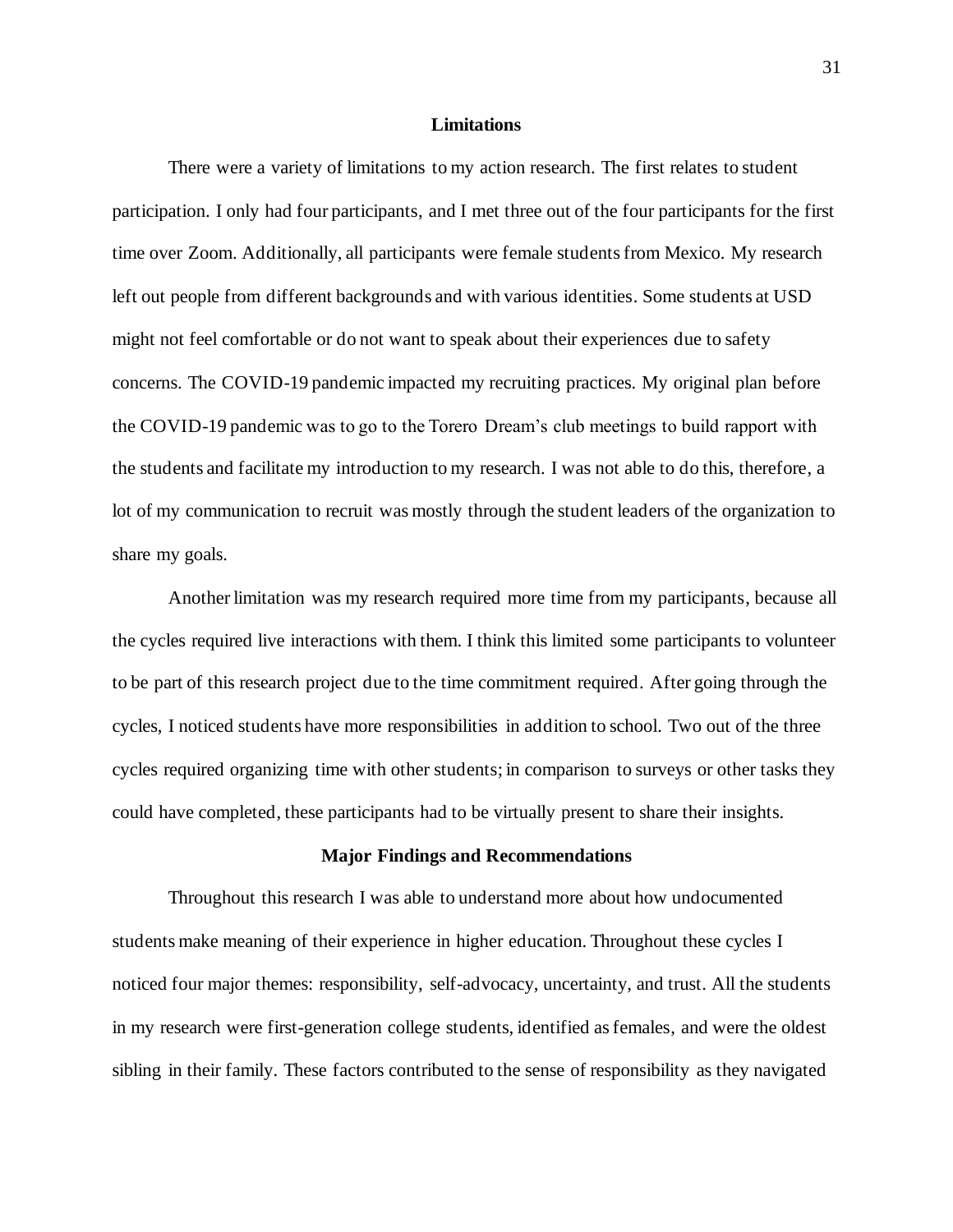higher education, and they spoke about how they felt a sense of responsibility to teach their younger siblings. Additionally, they also feel a responsibility to their community. These students can advocate for themselves within the university setting and promote that outside to their community. The participants used their learning and resources to support community organizations that help the undocumented population. The theme of uncertainty was also constant throughout the research, as laws are constantly changing for those who have DACA. The students spoke about having another plan if they ever have to leave the United States. To navigate this uncertainty, the participants shared how having a support system they can trust and rely on is essential to succeed in higher education. As a result of these findings the recommendations I captured were the following:

### **Increase Training Access**

There is already an optional UndocuAlly training for the USD community. However, making this training a requirement for faculty and staff is important. I believe going through this training will increase empathy and understanding to improve the services for the undocumented and DACAmented community, and I understand some faculty and staff might also be members of the undocumented or DACAmented communities. Making this training accessible and a requirement yearly might be beneficial, as laws are constantly changing.

# **Increase Research**

Learning and hearing from the undocumented and DACAmented community at USD is essential to create and improve resources. The students mentioned three recommendations in the community poem they would like to see:

I hope USD can become a more unified and diverse community and engage with undocumented students.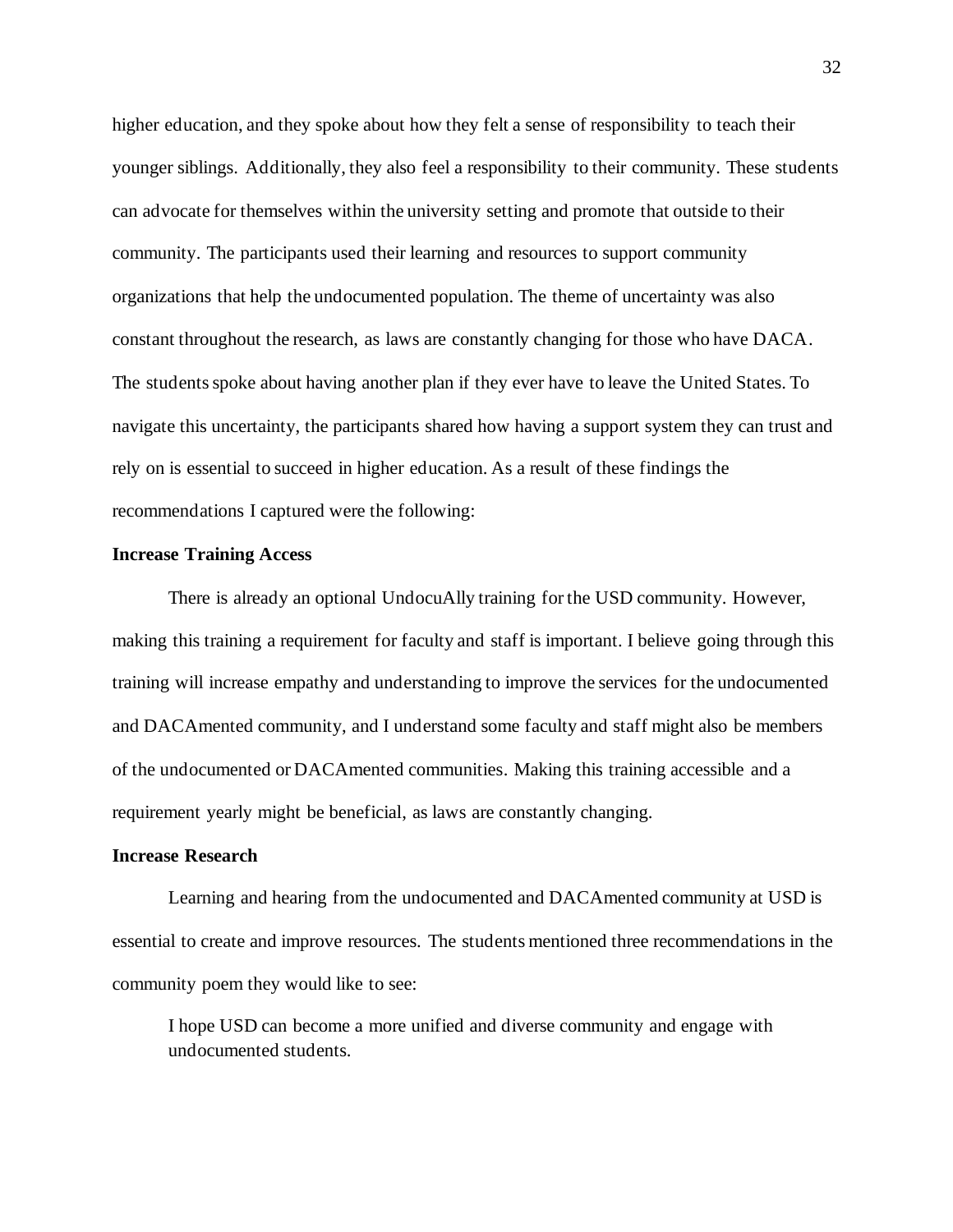I hope USD can reflect on the way that itself as an institution and its members engage with undocumented people. Treating them as members of the community that ask for a reciprocal relationship, protection, and compensation for the labor.

I hope that USD can support their undocumented and DACAmented students beyond just financial support. I hope they can have a center and full-time staff to support this community.

If more research is implemented, it might become easier to know what this community needs. Sometimes resources and support are implemented without asking those that will be impacted directly by those changes.

## **Resource Center with a Full-Time Staff**

The recommendation of a resource center with a full-time staff member might be one of the most difficult ones to implement, but one of the most important ones. If mandatory training and research is implemented, there might be a greater understanding of why a resource center and a designated staff member is beneficial. The resource center does not have to be a large space. A resource center with a full-time staff member can create a safe space for the undocumented and DACAmented students to gather and create a sense of *comunidad.* Currently, the students meet in a shared space with other student organizations at USD, so the current environment might limit students from having access to a confidential space. It is important to note this recommendation requires understanding of the needs of this community at USD.

# **Reflection**

Overall, my action research project allowed me to change my perspective on how I will work in the future with undocumented and DACAmented students. Regarding the action research process, I was also able to participate with these students and learned if I listened more with curiosity and respect, I could improve the ways I support these students. Regarding the process of the cycles and COVID-19, the importance of being creative and utilizing resources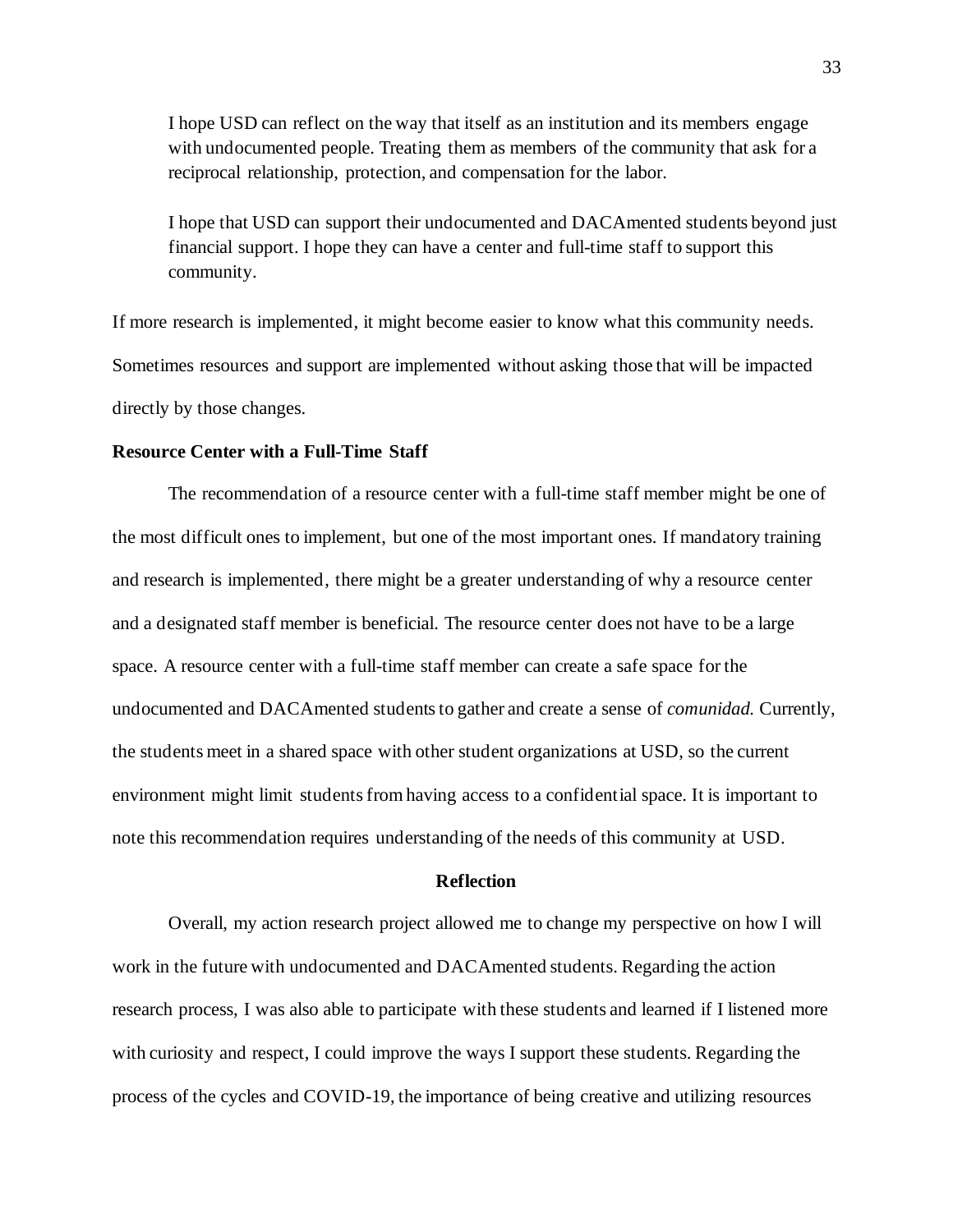was a key learning. Personally, I was hesitant to use Zoom as a tool to interact with the students for the first time and ask them to share personal experiences. However, after completing these cycles, I think the importance of any setting and any first interaction is to create a space where students feel comfortable and respected.

I am hoping to continue my relationship with these students through my current role in the Career Development Center at USD. Understanding the relationship between my role, USD, and the community in which it is located is one of the most important learning experiences. Personally, I believe since USD is in the Linda Vista community, which is next to the U.S.- Mexico border, understanding these relationships are key to developing as a professional. There are 28,000 DACAmented/Undocumented young adults between the ages of 16–24 in San Diego, and these might be our students or our friends (Migration Policy Institute, 2018). In addition, understanding the power hat higher education institutions have as we continue to research and share this information with others is key to improving resources. Before starting my research, I did not know how much data and information I was going to be able to gather from my participants. I am thankful for their vulnerability and support. It is not easy to share information that might put their safety and the safety of their loved ones at risk. This journey has been powerful, and I feel privileged to be able to capture the students' experiences at USD and how they make meaning of their journey.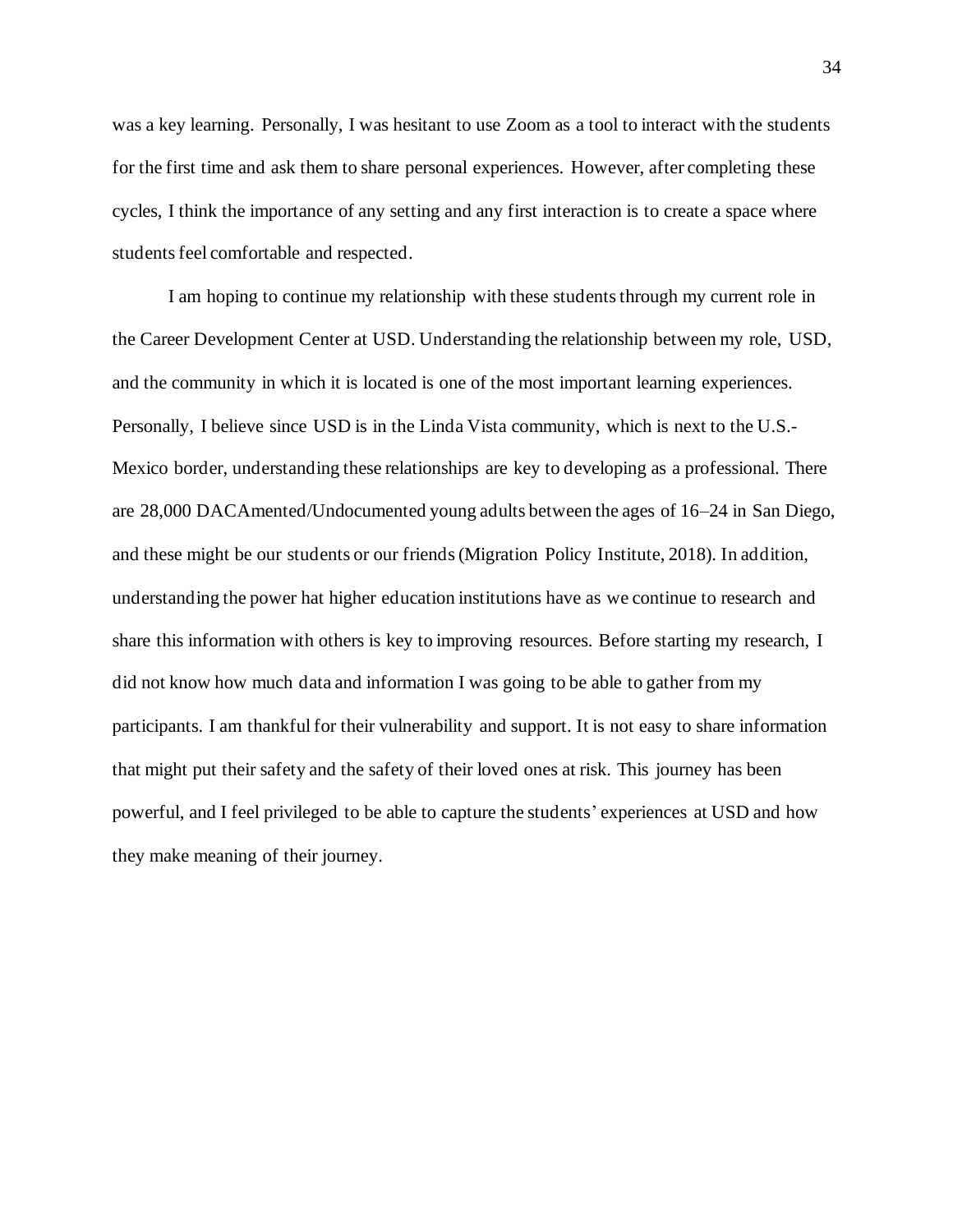### **References**

- Andorra, B. (2019). Unauthorized childhood arrivals, DACA, and related legislation. *Congressional Research Service*, *116*(3), 1-20.
- Campaign for College Opportunity. (2018). *Higher education affordability for undocumented students in California*.

[https://documentcloud.adobe.com/link/track/?uri=urn%3Aaaid%3Ascds%3AUS%3A494](https://documentcloud.adobe.com/link/track/?uri=urn%3Aaaid%3Ascds%3AUS%3A494a016e-19fe-417a-8edc-e4ffdac6902a&pageNum=1) [a016e-19fe-417a-8edc-e4ffdac6902a&pageNum=1](https://documentcloud.adobe.com/link/track/?uri=urn%3Aaaid%3Ascds%3AUS%3A494a016e-19fe-417a-8edc-e4ffdac6902a&pageNum=1)

- Crawford, E. R., Aguayo, D., & Valle, F. (2019). Counselors as leaders who advocate for undocumented students' education. *Journal of Research on Leadership Education*, *14*(2), 119–150.
- Garcia, L. (2013). *Undocumented and unwanted: Attending college against the odds*. LFB Scholarly Publishing.
- Immigrants Rising. (2020). *Understanding the sanctuary school & safe zone movement: A quick guide for educators.* Immigrants Rising. [Immigrants-Rising\\_Understanding-the-](https://immigrantsrising.org/wp-content/uploads/Immigrants-Rising_Understanding-the-Sanctuary-School-and-Safe-Zone-Movement.pdf)[Sanctuary-School-and-Safe-Zone-Movement.pdf \(immigrantsrising.org\)](https://immigrantsrising.org/wp-content/uploads/Immigrants-Rising_Understanding-the-Sanctuary-School-and-Safe-Zone-Movement.pdf)
- Kolb, D. A. (2015). *Experiential learning: Experience as a source of learning and development*. Pearson Education.
- McCarthy, N. (2020). *450,000 Undocumented immigrants in U.S. universities*. Statista. [https://www.statista.com/chart/21468/undocumented-immigrants-in-postsecondary](https://www.statista.com/chart/21468/undocumented-immigrants-in-postsecondary-)education/
- McLeod, S. A. (2013). *Kolb learning styles*. Simply Psychology. [www.simplypsychology.org/learning-kolb.html](http://www.simplypsychology.org/learning-kolb.html)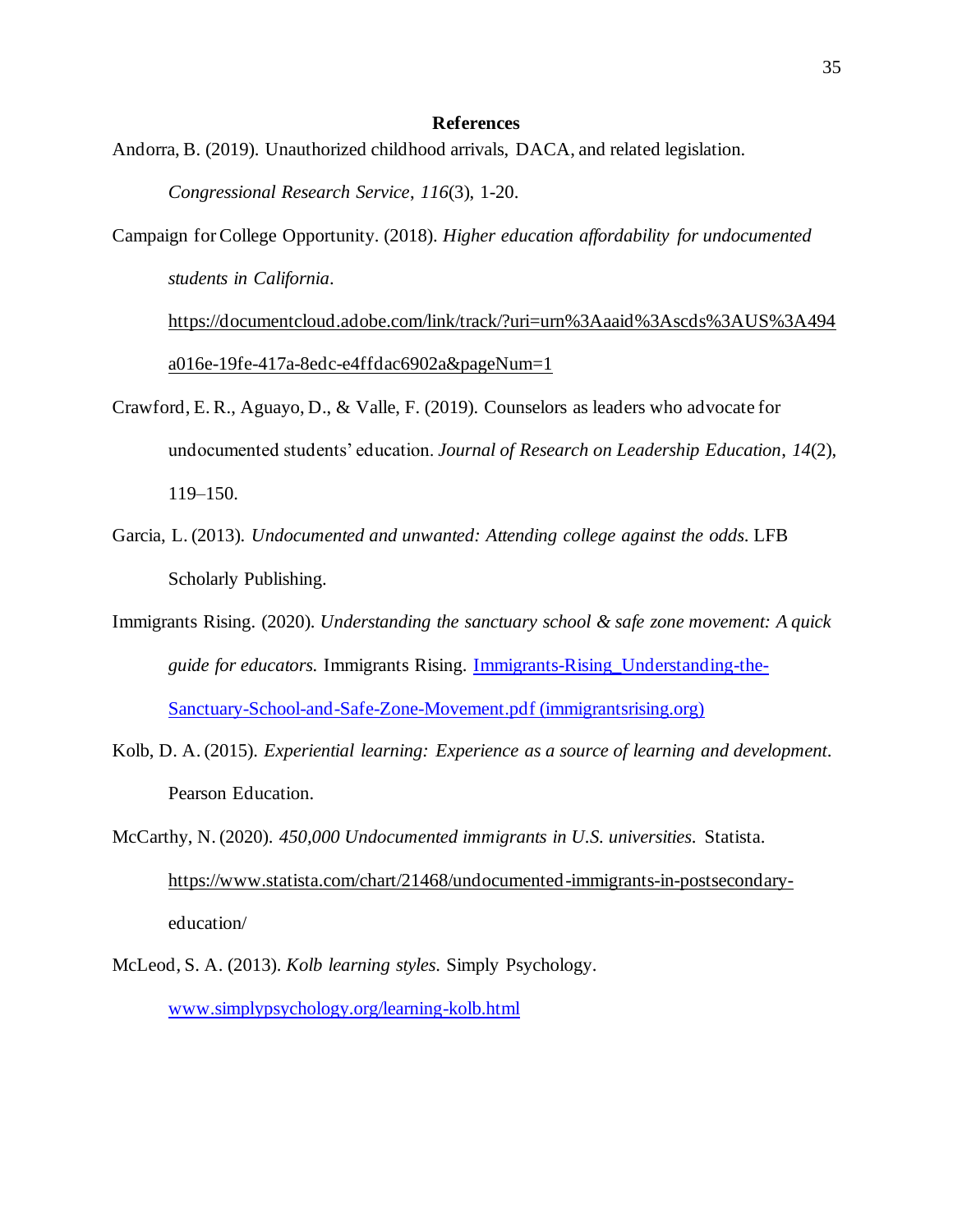Migration Policy Institute. (2018). Profile of the unauthorized population: San Diego County,

CA[. https://www.migrationpolicy.org/data/unauthorized-immigrant-](https://www.migrationpolicy.org/data/unauthorized-immigrant-population/county/6073)

[population/county/6073](https://www.migrationpolicy.org/data/unauthorized-immigrant-population/county/6073)

- National Association of Colleges and Employers.(2018, February 07). *Working with undocumented students*.https://www.naceweb.org/career-development/specialpopulations/working-with-undocumented-dacamented-students/
- Perez, L. H. (2009). Disrupting apartheid of knowledge: *Testimonio* as methodology in Latina/o critical race research in education. *International Journal of Qualitative Studies in Education*, *22*(6), 639-654. <https://doi.org/10.1080/09518390903333863>
- Perez, W. (2009). We ARE Americans: Undocumented students pursing the American dream. Stylus Publishing.
- Petts, J. (2020). *U.S. immigration stats-DACA renewal*. Immigration Help. <https://www.immigrationhelp.org/learning-center/u-s-immigration-stats-daca-renewal>
- Puntí, G., & Wright, P. V. (2019). How can English language educators support and work with undocumented and DACA students in higher education? *TESOL Quarterly*, 53(3), 827– 835.<https://doi-org.sandiego.idm.oclc.org/10.1002/tesq.498>
- Raza, S. S., Saravia, L. A., & Katsiaficas, D. (2019). Coming out: Examining how undocumented students critically navigate status disclosure processes. *Journal of Diversity in Higher Education*, 12(3), 191–204.
- Redden, E. (2020, April 17). *Report finds growth in undocumented student population*. Inside Higher Ed*.* [https://www.insidehighered.com/news/2020/04/17/report-estimates-more-](https://www.insidehighered.com/news/2020/04/17/report-estimates-more-%09450000-undocumented-immigrants-are-enrolled-higher-ed)[450000-undocumented-immigrants-are-enrolled-higher-ed](https://www.insidehighered.com/news/2020/04/17/report-estimates-more-%09450000-undocumented-immigrants-are-enrolled-higher-ed)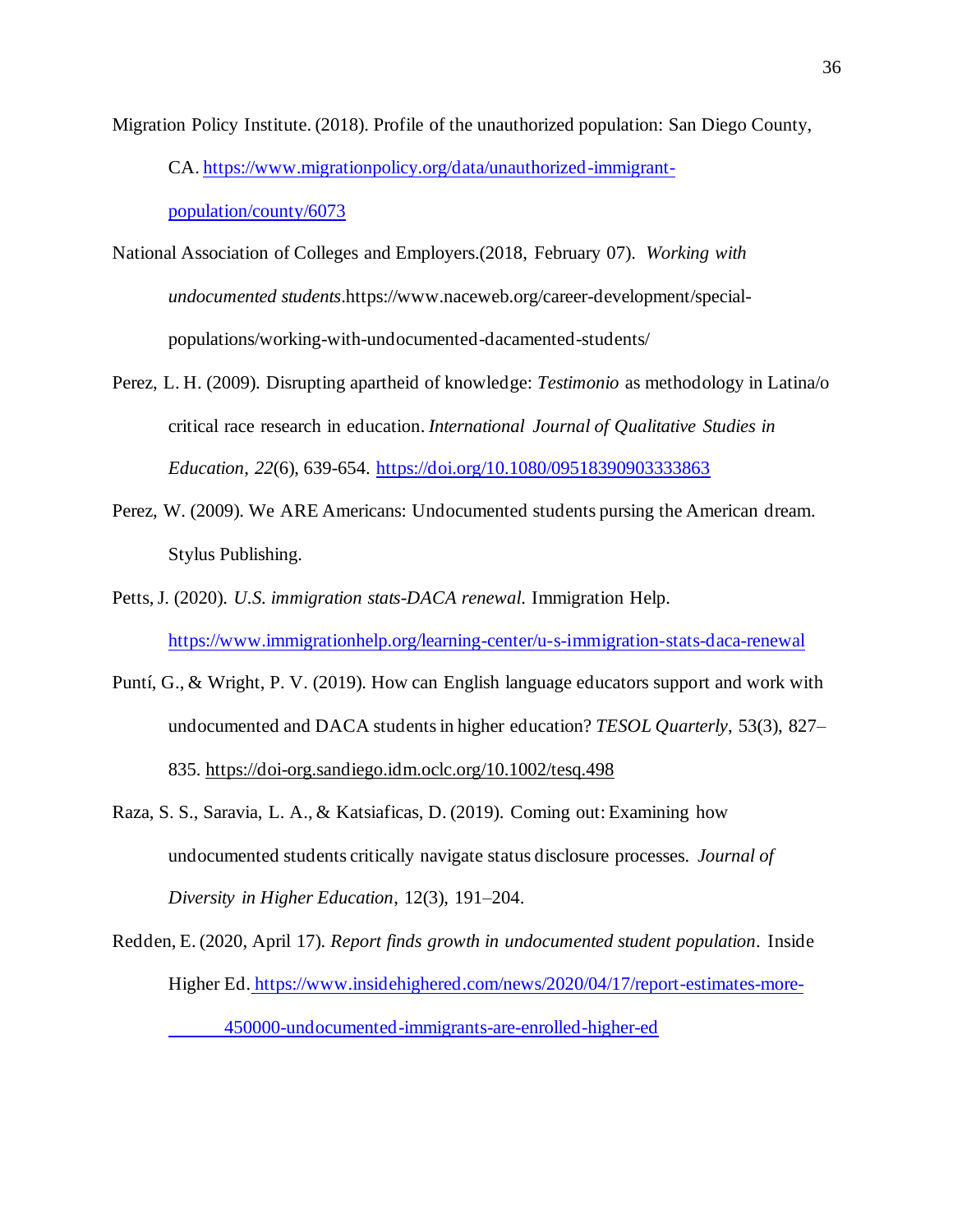- Rincon, A. (2008). *Undocumented immigrants and higher education: Si se puede!* LFB Scholarly Publishing.
- Rupar, A. (2019). *Trump's attempt to smear DACA recipients as "hardened criminals" is untethered from reality*. Vox. [https://www.vox.com/policy-and-](https://www.vox.com/policy-and-politics/2019/11/12/20961139/trump-daca-tweet-hardened-criminals-scotus)

[politics/2019/11/12/20961139/trump-daca-tweet-hardened-criminals-scotus](https://www.vox.com/policy-and-politics/2019/11/12/20961139/trump-daca-tweet-hardened-criminals-scotus)

- Brades, S. (1997). *Sugar, colonialism, and death: On the origins of Mexico's Day of the Dead*. Ethnohistry, 39(2)1-4.
- University of San Diego. (2020a). *Envisioning 2024: Strategic plan for the University of San Diego*. <https://www.sandiego.edu/envisioning-2024/>
- University of San Diego. (2020b). *Undocumented student resources*.

<https://www.sandiego.edu/immigration-dialogue/undocumented>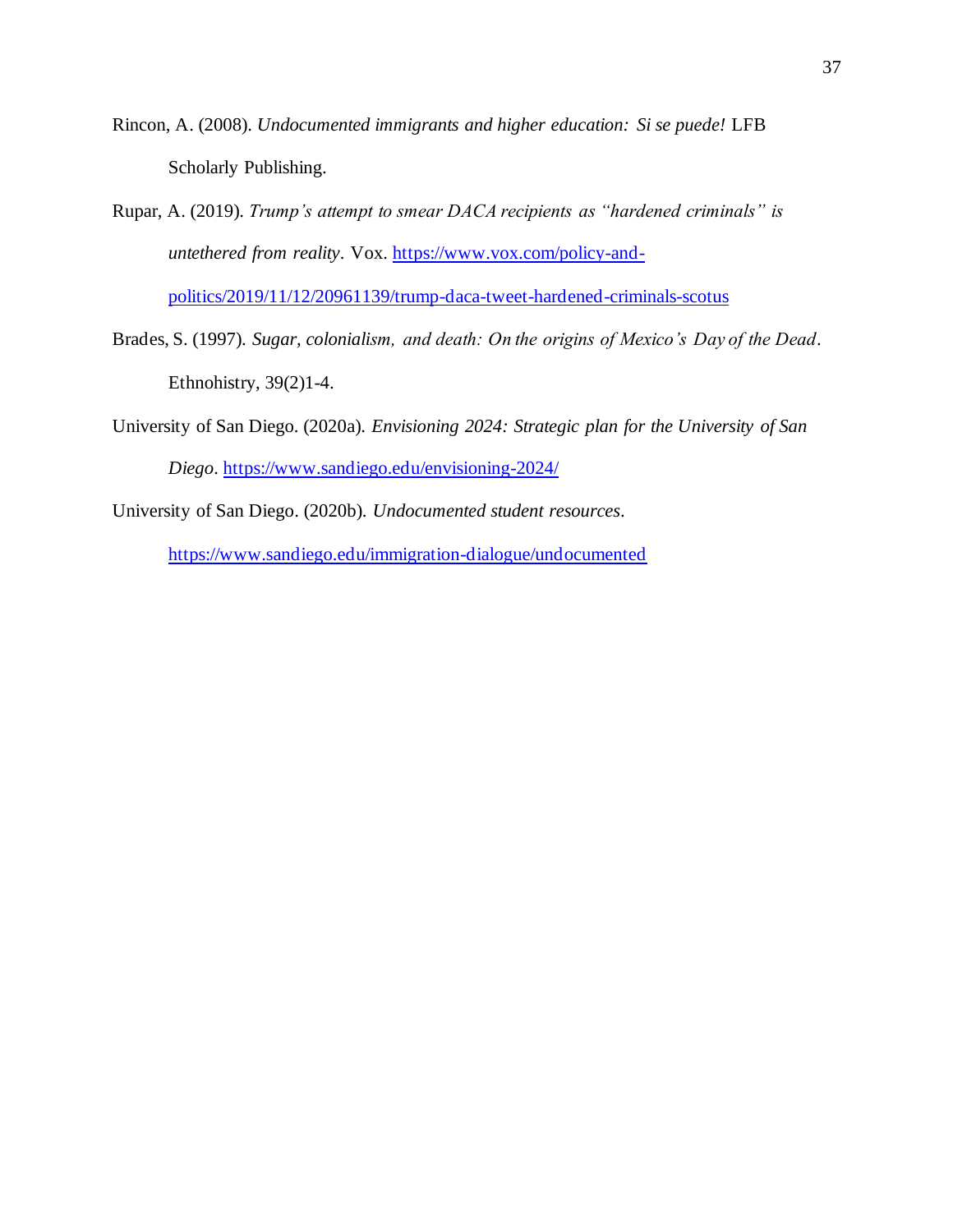# **Appendix A**

# **Testimonio's Questions**

- 1. Please tell me about yourself. If someone really knew you well, what would they say about you?
- 2. How would you describe your academic/education experience?
- 3. How did your family/mentors/guardians impact your education experiences in the US?
- 4. When you think about the challenges that you've faced in terms of your educational path, does one story or experience come to mind?
- 5. When and how did you make the decision to pursue a graduate degree?
- 6. How has your advanced education impacted your life, and your family? How do you think it impacts your future?
- 7. What is essential to know about your educational experiences?
- 8. If you were to write an autobiography, what about your education would you include?
- 9. What kinds of messages regarding higher education were conveyed to you in the past?
- 10. What was your most positive experience at USD?
- 11. What was your most negative experience at USD?
- 12. Can you share an artifact that represents the best of your USD experience ?
- 13. …and Can you share an artifact that represents the worst of your USD experience?
- 14. Did you ever give any thought to the idea of leaving USD? If so, what made you change your mind?
- 15. Are you part of any student organizations on or off campus that have impacted your academic experience at USD?
- 16. If you could change anything about USD to improve your academic experience at USD, what would it be and why do you think that is important?
- 17. Do you think your immigration status has impacted your academic success at USD? Why or why not?
- 18. What advice would you give to an aspiring college student with a similar immigration status to yours? *Testimonio's* Guiding Questions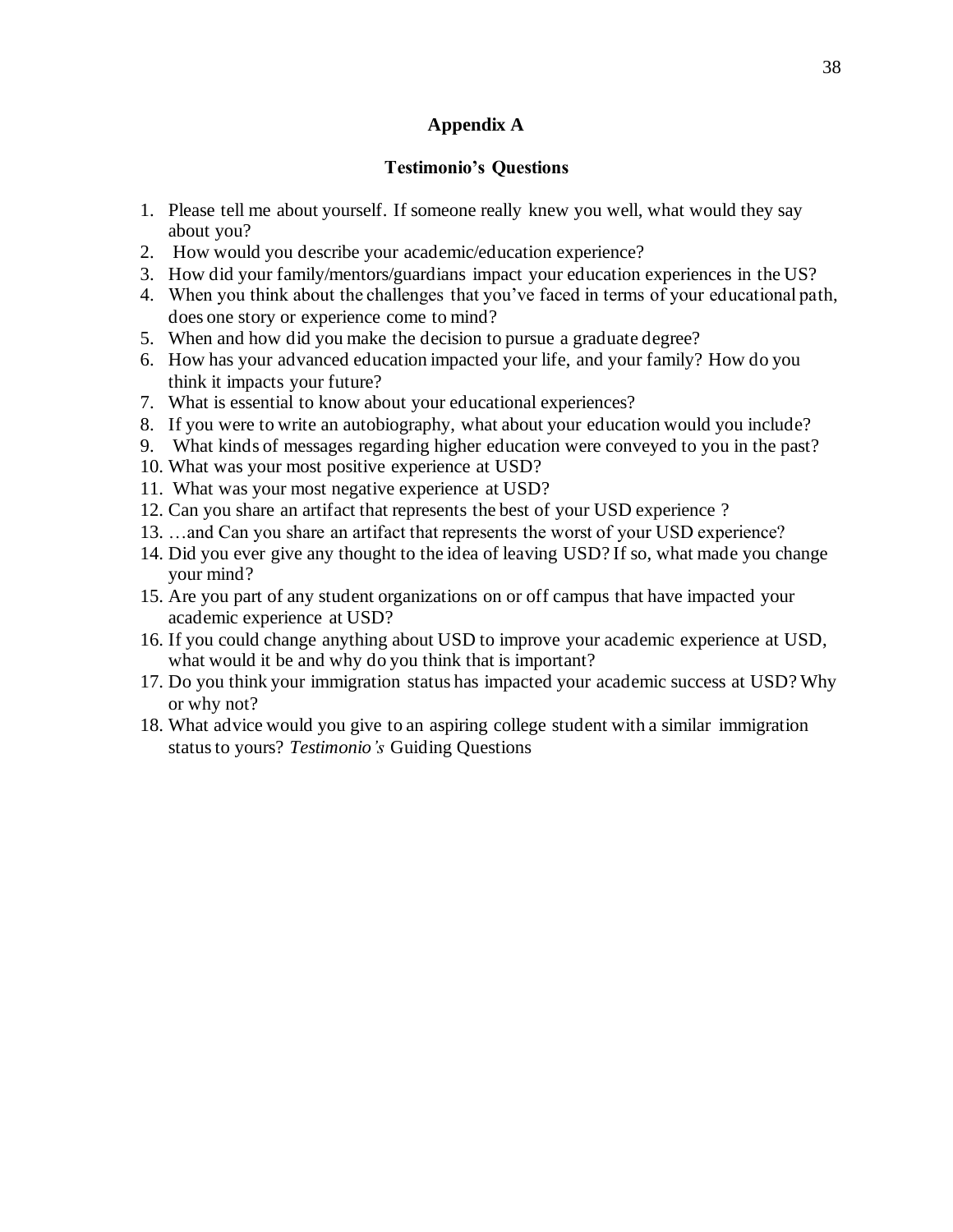# **Appendix B**

# **Values Worksheet**

| <b>ACADEMY</b>           | THE CONSCIOUS LEADERSHIP               |                               | <b>CORE VALUES</b><br><b>Knowing What Matters</b> |  |  |
|--------------------------|----------------------------------------|-------------------------------|---------------------------------------------------|--|--|
| leadership that matters. | Engaging deeply. Building capacity for |                               |                                                   |  |  |
| Acceptance               | Decisiveness                           | Healthy                       | Preparedness                                      |  |  |
| Accessibility            | Dedication                             | Helpfulness                   | Privacy                                           |  |  |
| Accomplishment           | Dependability                          | Heroism                       | Prudence                                          |  |  |
| Accountability           | Determination                          | Honesty                       | Purpose                                           |  |  |
| Accuracy                 | <b>Devotion</b>                        | Honor                         | Realism                                           |  |  |
| Achievement              | Dignity                                | Hope                          | Reason                                            |  |  |
| Activeness               | Diligence                              | Humility                      | Reflection                                        |  |  |
| Adaptability             | Directness                             | Humor                         | Reliability                                       |  |  |
| Adventure                | Discipline                             | Imagination                   | Resilience                                        |  |  |
| Agility                  | Discovery                              | Independence                  | <b>Resolve</b>                                    |  |  |
| <b>Alertness</b>         | Discretion                             | Initiative                    | Respect                                           |  |  |
| Ambition                 | Diversity                              | Innovation                    | Responsibility                                    |  |  |
| Appreciation             | Drive                                  | Inspiration                   | Restraint                                         |  |  |
| Approachability          | Duty                                   | Integrity                     | Rigor                                             |  |  |
| Assertiveness            | Education                              | Intelligence                  | Sacrifice                                         |  |  |
| Attentiveness            | <b>Effectiveness</b>                   | Joy                           | Security                                          |  |  |
| Authenticity             | Efficiency                             | <b>Justice</b>                | Self-control                                      |  |  |
| Availability             | Elegance                               | Kindness                      | Self-discipline                                   |  |  |
| Balance                  | Empathy                                | Knowledge                     | Self-reliance                                     |  |  |
| Beauty                   | Encouragement                          | Leadership                    | Sensitivity                                       |  |  |
| <b>Benevolence</b>       | Endurance                              | Learning                      | Service                                           |  |  |
| Boldness                 | Energy                                 | Liberty                       | Simplicity                                        |  |  |
| Bravery                  | Entertainment                          | Logic                         | Sincerity                                         |  |  |
| Calmness                 | Enthusiasm                             | Love                          | Skill                                             |  |  |
| Candor                   | Equality                               | Lovalty                       | Spirituality                                      |  |  |
| Capability               | Excellence<br>Excitement               | Mastery                       | Stability                                         |  |  |
| Caution<br>Challenge     |                                        | <b>Mindfulness</b><br>Modesty | <b>Status</b>                                     |  |  |
| Change                   | Experience<br>Expertise                | Monogamy                      | Strength<br><b>Success</b>                        |  |  |
| Clarity                  | Exploration                            | Motivation                    | Support                                           |  |  |
| Cleanliness              | Fairness                               | <b>Neatness</b>               | Teamwork                                          |  |  |
| Collaboration            | Faith                                  | Open-mindedness               | Tolerance                                         |  |  |
| Commitment               | Family                                 | Optimism                      | Tradition                                         |  |  |
| Compassion               | Fearlessness                           | Order                         | Tranquility                                       |  |  |
| Competence               | Ferocity                               | Originality                   | Trust                                             |  |  |
| Confidence               | Fitness                                | Passion                       | Truth                                             |  |  |
| Conformity               | Flexibility                            | Patience                      | Understanding                                     |  |  |
| Connection               | Fluency                                | Peace                         | Uniqueness                                        |  |  |
| Consistency              | Focus                                  | Perceptiveness                | Unity                                             |  |  |
| Contentment              | Freedom                                | Perfection                    | Valor                                             |  |  |
| Cooperation              | Friendship                             | Perseverance                  | Variety                                           |  |  |
| Courage                  | Fun                                    | Persistence                   | Vitality                                          |  |  |
| Courtesy                 | Generosity                             | Philanthropy                  | Warmth                                            |  |  |
| Craftiness               | God's Will                             | Playfulness                   | Wisdom                                            |  |  |
| Creativity               | Gratitude                              | Pleasure                      | Wonder                                            |  |  |
| Credibility              | Growth                                 | Power                         | Zeal                                              |  |  |
| Curiosity                | Happiness                              | Pragmatism<br>Precision       |                                                   |  |  |

 $\frac{\textbf{WWW} \textbf{SANDIEGO.EDU/CONSCIOUSLEADERSHIP}}{\textbf{CONSCIOUSLEADERSHIP@SANDIEGO EDU}}$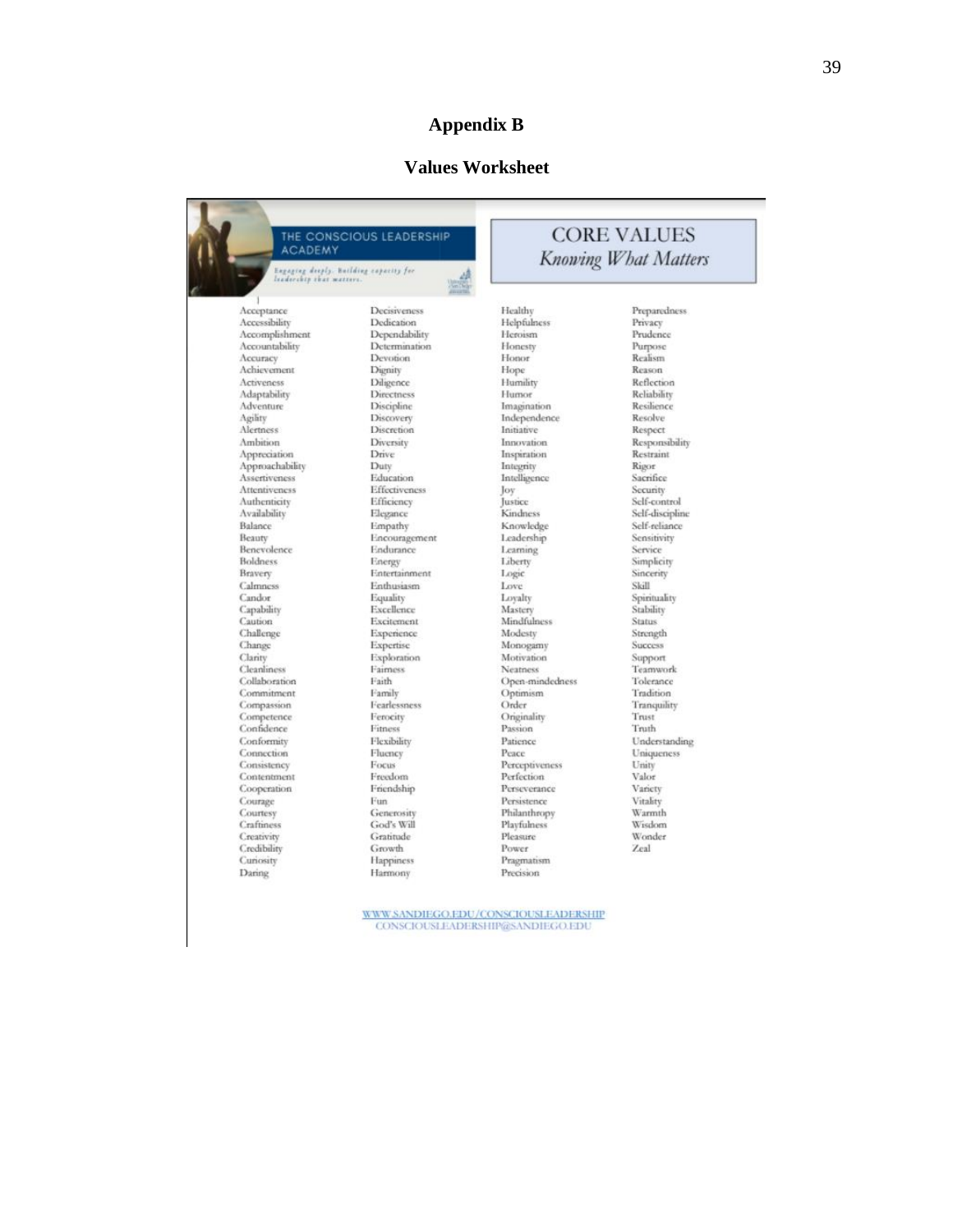# **Appendix C**

# **Research Participant Consent Form**

# **University of San Diego Institutional Review Board Research Participant Consent Form**

For the research study entitled: Undocumented Students at the University of San Diego: Using *Testimonios* as a Theoretical Framework

# **I. Purpose of the research study**

Isela Reyes is a student in the Masters in Higher Education Leadership program at the University of San Diego. You are invited to participate in a research study she is conducting. The purpose of this research study is to understand how undocumented students at the University of San Diego make meaning of their experience as they navigate higher education.

# **II. What you will be asked to do**

If you decide to be in this study, you will be asked to:

- 1. (1 hour) During the first cycle. You will participate in a values activity. You will be asked to draw a tree and share how your values are represented or not at USD.
	- o During this activity, you will be asked to share how your identities interact with one another and how your values are reflected in your educational journey at USD.
- 2. (1 hour) The second cycle will be the *testimonios*, you will be asked some questions to understand your experience at USD. You may ask to receive the questions ahead of time.
- 3. (1 hour) The third cycle will be an activity we all create together. During this activity, we will use an *Ofrenda.* We will create a virtual board to share a personal hope you have for yourself, the world and USD.

You will be audio recorded during this interview for the researcher's assistance only.

Your participation in this study will take a total of 180 minutes/ 3 hours. Each cycle will happen every other week. Each cycle will be an hour long.

# **III. Foreseeable risks or discomforts**

**Sometimes when people are asked to think about their feelings, they feel sad or anxious. If you would like to talk to someone about your feelings at any time,** please contact the University of San Diego Counseling Center at (619) 240-4655 for further assistance. You may also call the free San Diego Crisis Line at (888) 724-7240.